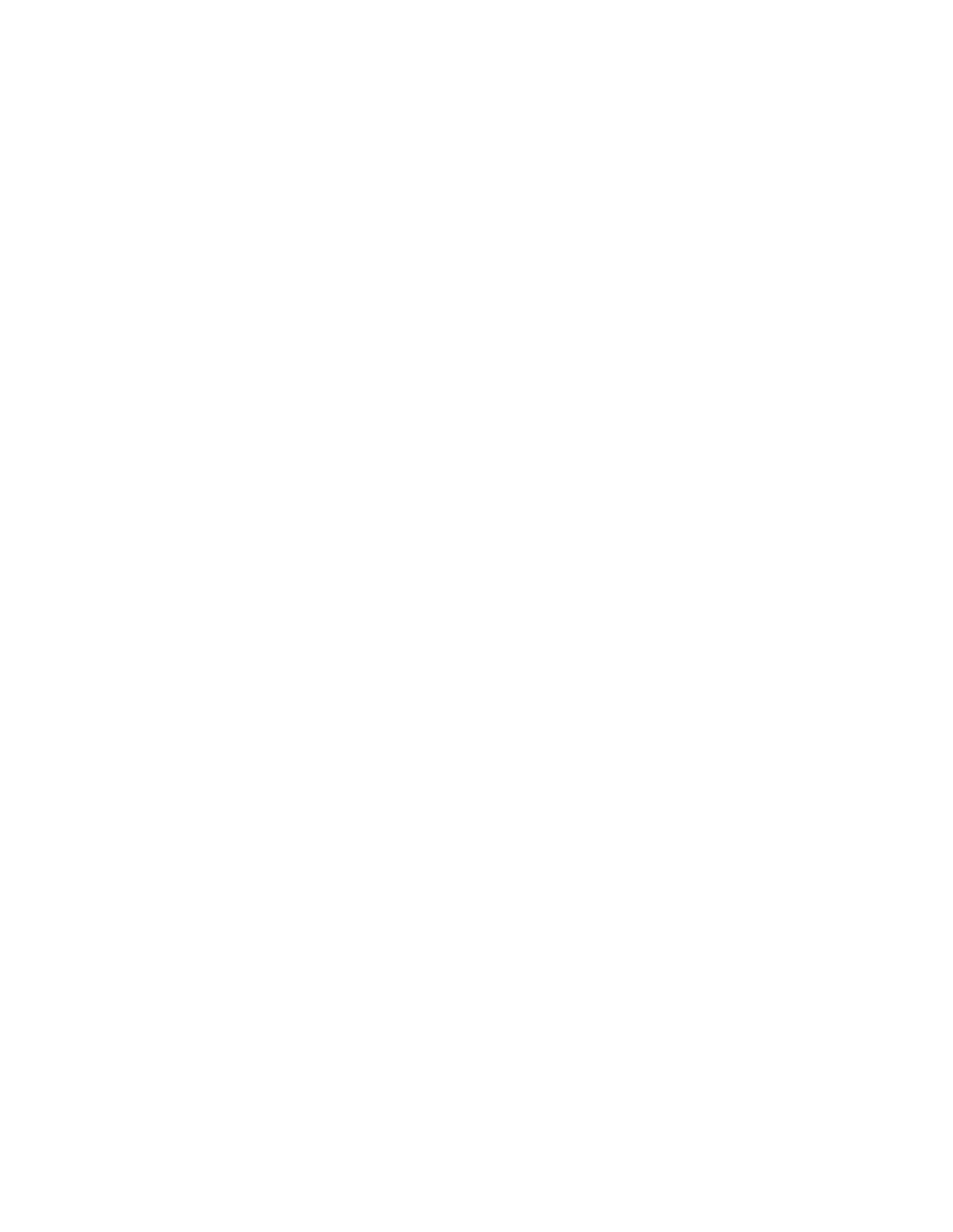# **Contents**

| $\overline{2}$ |  |
|----------------|--|
| 3 <sup>1</sup> |  |
| 3.1            |  |
| 3.2            |  |
| 3.3            |  |
| $\overline{4}$ |  |
| 4.1            |  |
|                |  |
| 5              |  |
| 5.1            |  |
| 5.2            |  |
| 5.3            |  |
| $6\phantom{1}$ |  |
| 6.1            |  |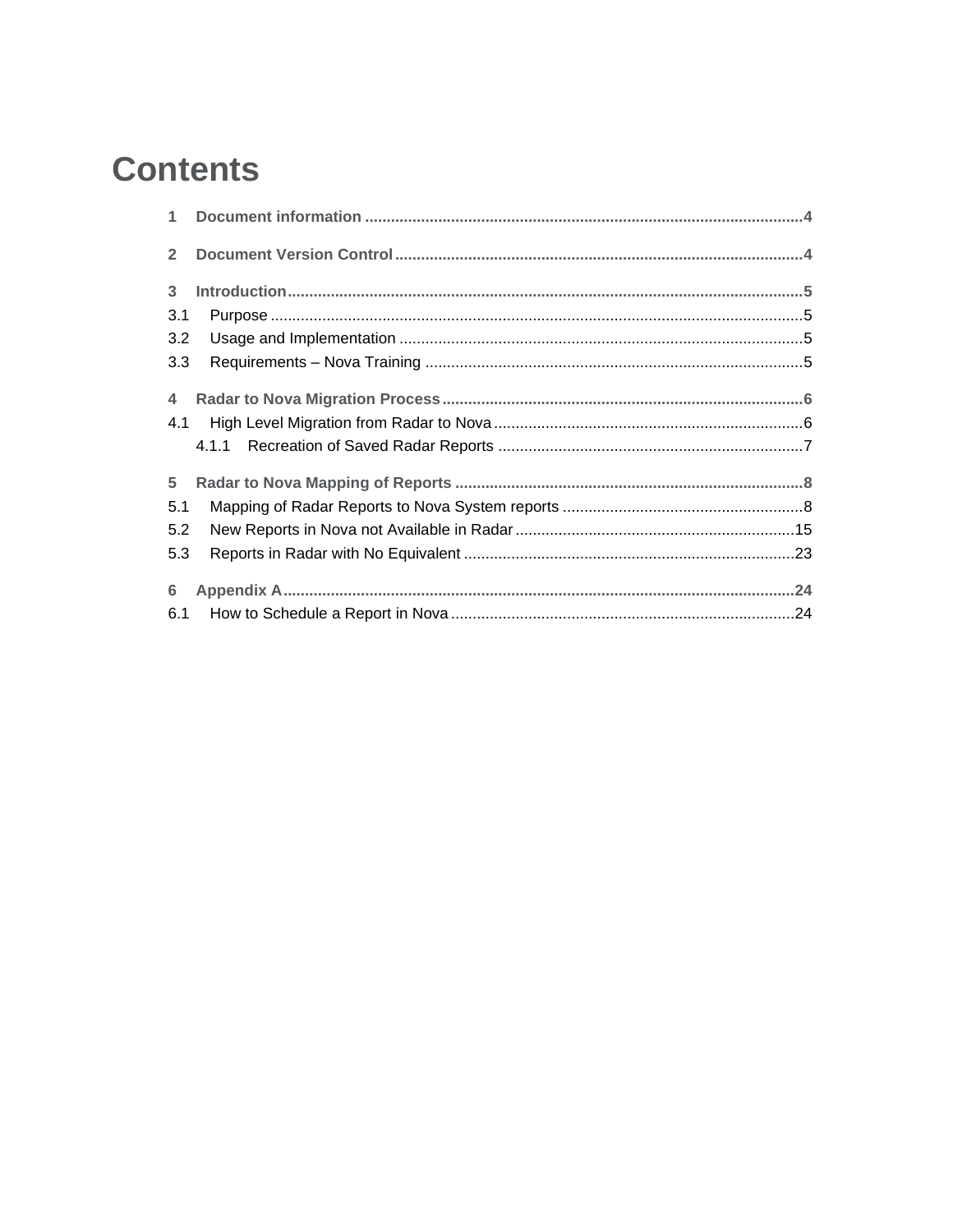## <span id="page-3-0"></span>**1 Document information**

| Document title:        | <b>Radar to Nova migration toolkit</b> |
|------------------------|----------------------------------------|
| Date Released:         | 08/02/2022                             |
| Document Version:      | O.                                     |
| <b>Document Status</b> | [Status]                               |

### <span id="page-3-1"></span>**2 Document Version Control**

| 19/04/2022<br>0.1 | First draft |
|-------------------|-------------|
|-------------------|-------------|

Stewart Gibbons

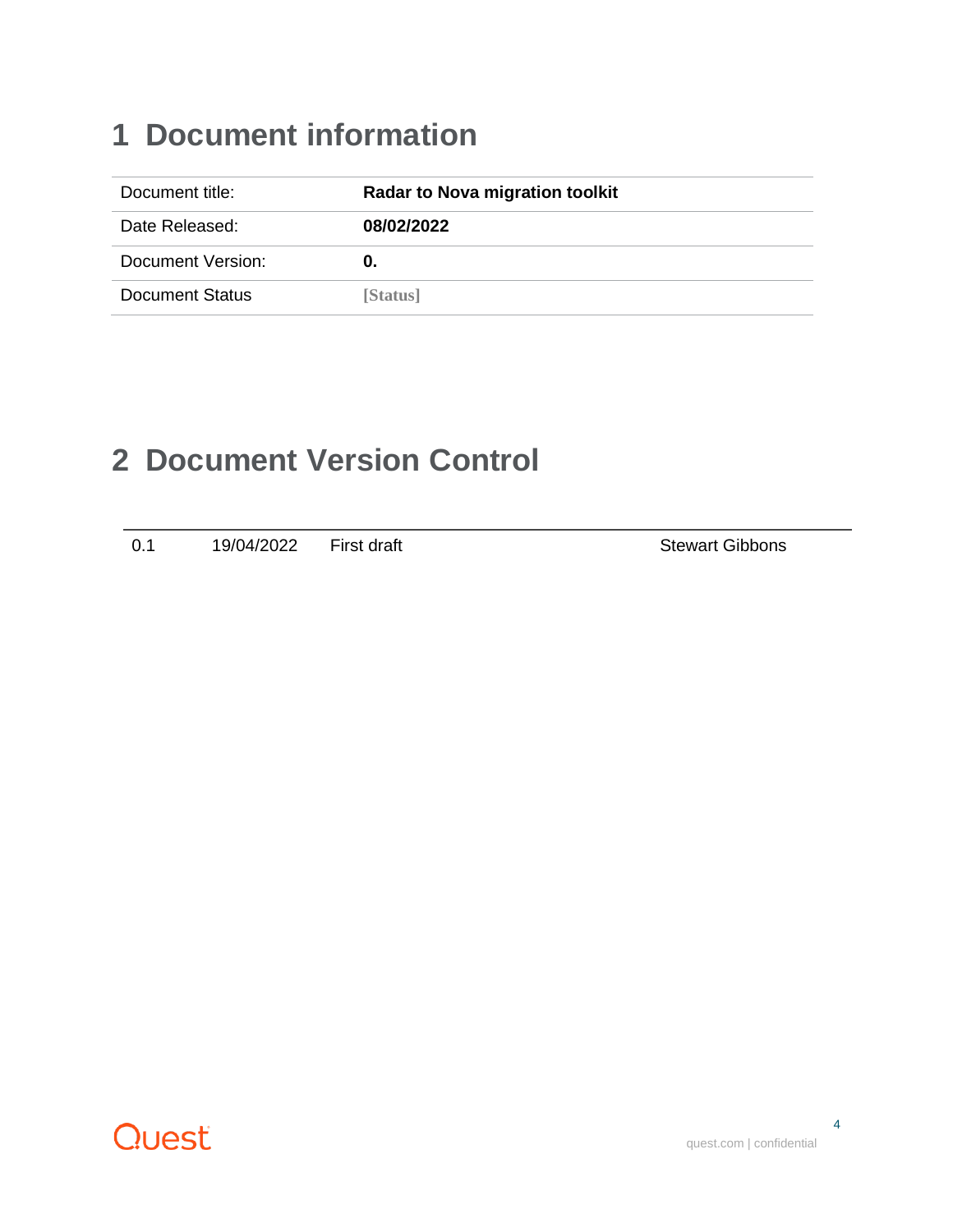# <span id="page-4-0"></span>**3 Introduction**

#### <span id="page-4-1"></span>3.1 Purpose

This document is used to give information regarding the move from the Radar reporting to the equivalent Nova reporting Services. Will aid in the following circumstances

- 1. Understanding overall Migration process with moving from Radar to Nova
- 2. Additions/Changes from Radar to Nova reports
- 3. New reports available in Nova but not in Radar
- 4. Equivalent reports in-between Radar and Nova
- 5. Process to migrate custom reports in Radar to Nova

#### <span id="page-4-2"></span>3.2 Usage and Implementation

- 1. The document is to be used as the guide for migration from Radar to Nova
- 2. Will Demonstrate the process to Move to Nova from radar and the steps involved

As the contents of reports from Nova to Radar has changed dramatically e.g.

- The type of format table, pie chart, heat map etc., and the selection of a type of output (nova offers multiple formats as standard system reports)
- The details in each report, e.g., drill down for data in graphical charts
- The ability to provide higher levels of detail and customize this.
- The ability to report across multiple tenants in a single report

For the above reasons, this document is not an absolute reference to all reports and their content but is more of a generalized approach to help customers migrating. For more detailed information and help Quest can provide consultative effort to not only help but customize reports and data to customers' needs.

#### <span id="page-4-3"></span>3.3 Requirements – Nova Training

All customer personal who requires access to the Nova portal, will need to undertake the free training provided by Quest to familiarize themselves with the operation and concept of Nova reporting. This training is provided as web-based training, and it is strongly suggested that this is completed before beginning the migration to Nova.

- The training is web based and self-paced and does not have any formal classroom times so can be completed on "as and when" basis, as the student is able to.
- The commitment to complete this is approximately 1 hour maximum per course.
- The training required for the migration only relates to reporting on Nova.
- To complete induction of people onto the training we will need an email address for all personal who will complete the training

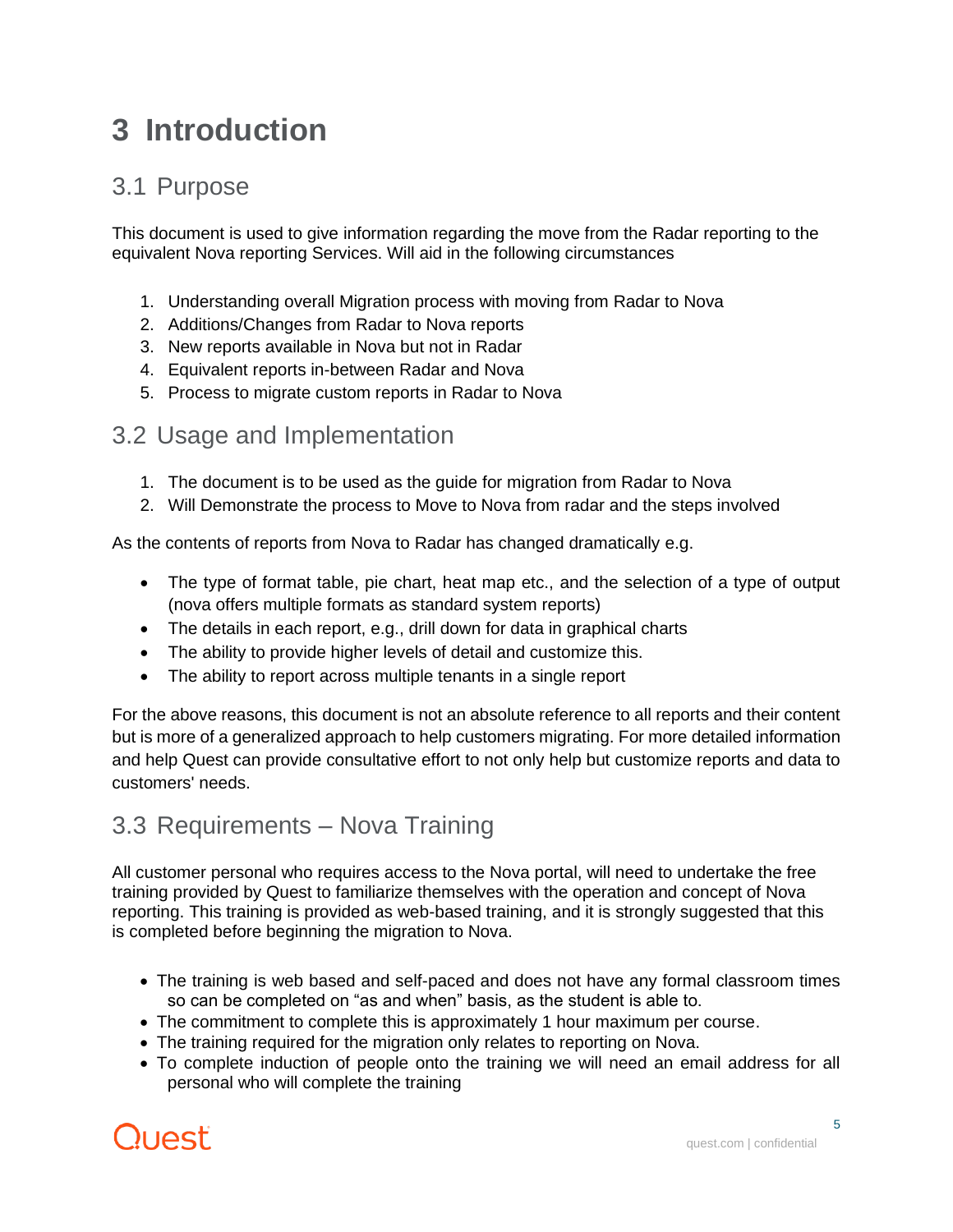# <span id="page-5-0"></span>**4 Radar to Nova Migration Process**

The following section set out at a high-level the steps to move from Radar to Nova.

The migration Radar to Nova requires intervention from Quest Support to initiate the changes in the back end to move to Nova.

As a starting position you can request through your sales representative a Due Diligence session with Quest technical resources to understand the process in more detail.

#### <span id="page-5-1"></span>4.1 High Level Migration from Radar to Nova

The following table documents at a high-level step to Migrate from Radar to Nova.

| No. | <b>High level process</b>                                        |                                                                                                                                                    |
|-----|------------------------------------------------------------------|----------------------------------------------------------------------------------------------------------------------------------------------------|
|     | Log a call with Quest support to move your<br>tenant to Nova     | The following steps should be hand-held by support.<br>Once they have approved the AAD app in TMS then we<br>need to flip isMigratedToTmsAzureApps |
|     | Log into Nova, approve use of AAD as<br>authentication provider, | Move away from local account authentication and use<br>AAD                                                                                         |
| 3   | Check that the admin consent has been<br>granted and authorize   | On the setup of this move to AAD accept Admin consent                                                                                              |
|     | Check all user access levels are correct                         | You will need to set User rights in TMS in Nova<br>E.g., Radar Classic or Report reader                                                            |
| 5   | Re-create saved reports                                          | See guidance in this document                                                                                                                      |
| 6   | Re-create scheduled reports                                      | See explanation for Scheduled reports in this document                                                                                             |
|     |                                                                  |                                                                                                                                                    |

Continued next page

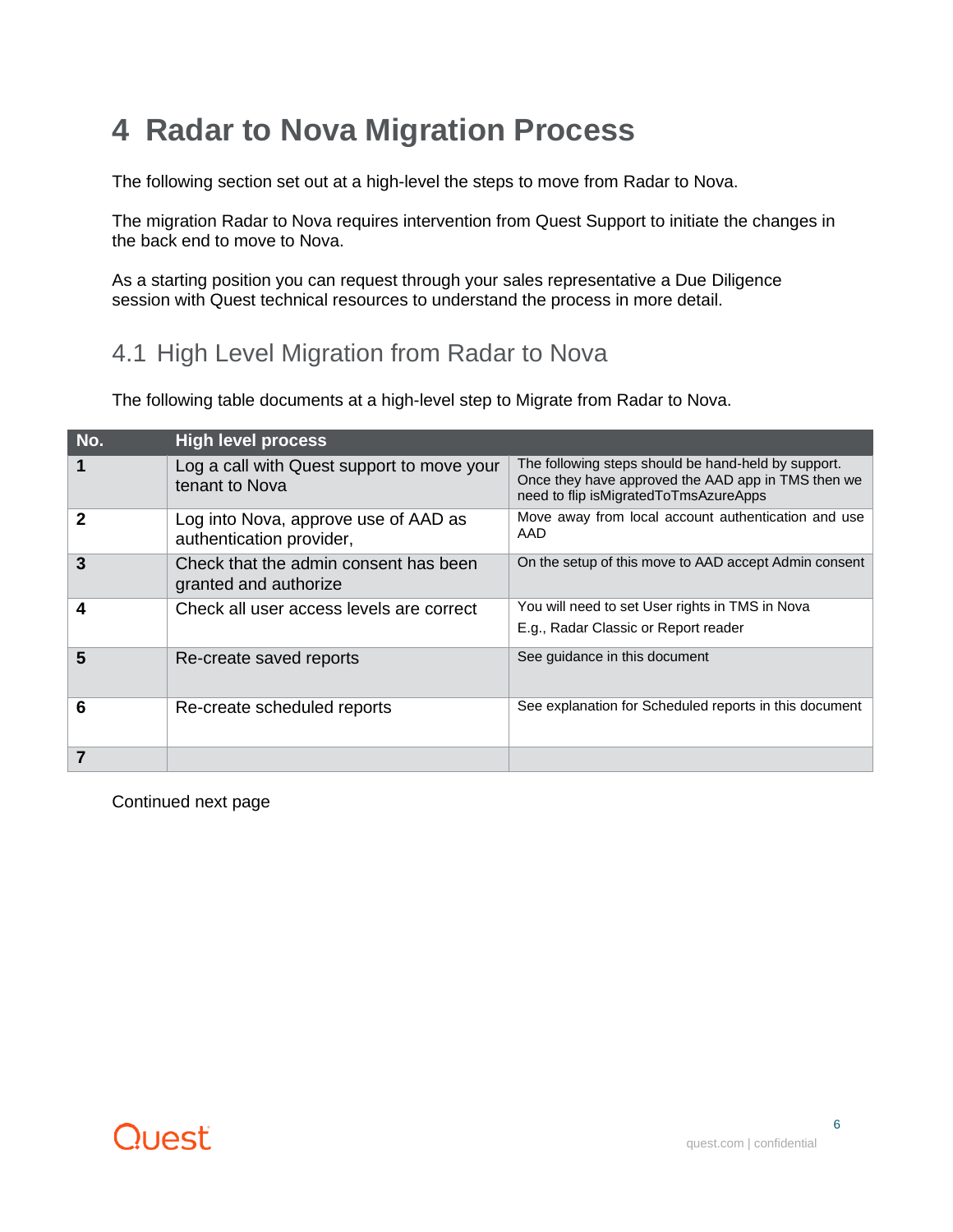### <span id="page-6-0"></span>4.1.1 Recreation of Saved Radar Reports

The process of recreating the saved reporting in Radar is a manual process, it will require the recreation of reports in Nova to deliver similar output as seen in Radar.

There are various possibilities to achieve migration of reports, which are detailed below. We can supply a detailed mapping of the data sources used in Radar saved reports which can then be mapped to data sources in Nova. This is recreating the report in Nova as a custom report.

There are several options to complete this and these are:

- Undertake the conversation of the reports yourself
	- o This document provides details of equivalent standard reports in Nova
	- o There is also training to help understand the reporting capability and creation of Nova custom reports.
	- $\circ$  The actual process to do this is to create a custom report in Nova and then
		- Firstly, review your report do you need to add additional capability Nova provides significantly more capability than Radar.
		- Set the appropriate output e.g., chart/pivot, table, pie chart, heat map, timeline, map, Metrics, Card.
		- Select the equivalent data points in the Nova custom report.<br>■ Select the ordering and display of the data F.g., order of the
		- Select the ordering and display of the data E.g., order of the data displayed, drill down of the data in graphical reports, etc.
		- Select the filtering capabilities you need (Nova provides more filtering capabilities than Radar)
		- Setup schedule delivery of the reports to end recipients.
- Use Quest Services to convert some or all your reports
	- $\circ$  Quest will provide all the above services to deliver conversion of reports
	- o This can be done as either conversation of all reports or
	- $\circ$  Can be used as a quided conversion of some reports by Quest, and then the customer having received "one to one assistance" then undertakes the conversion of the other reports on their own.

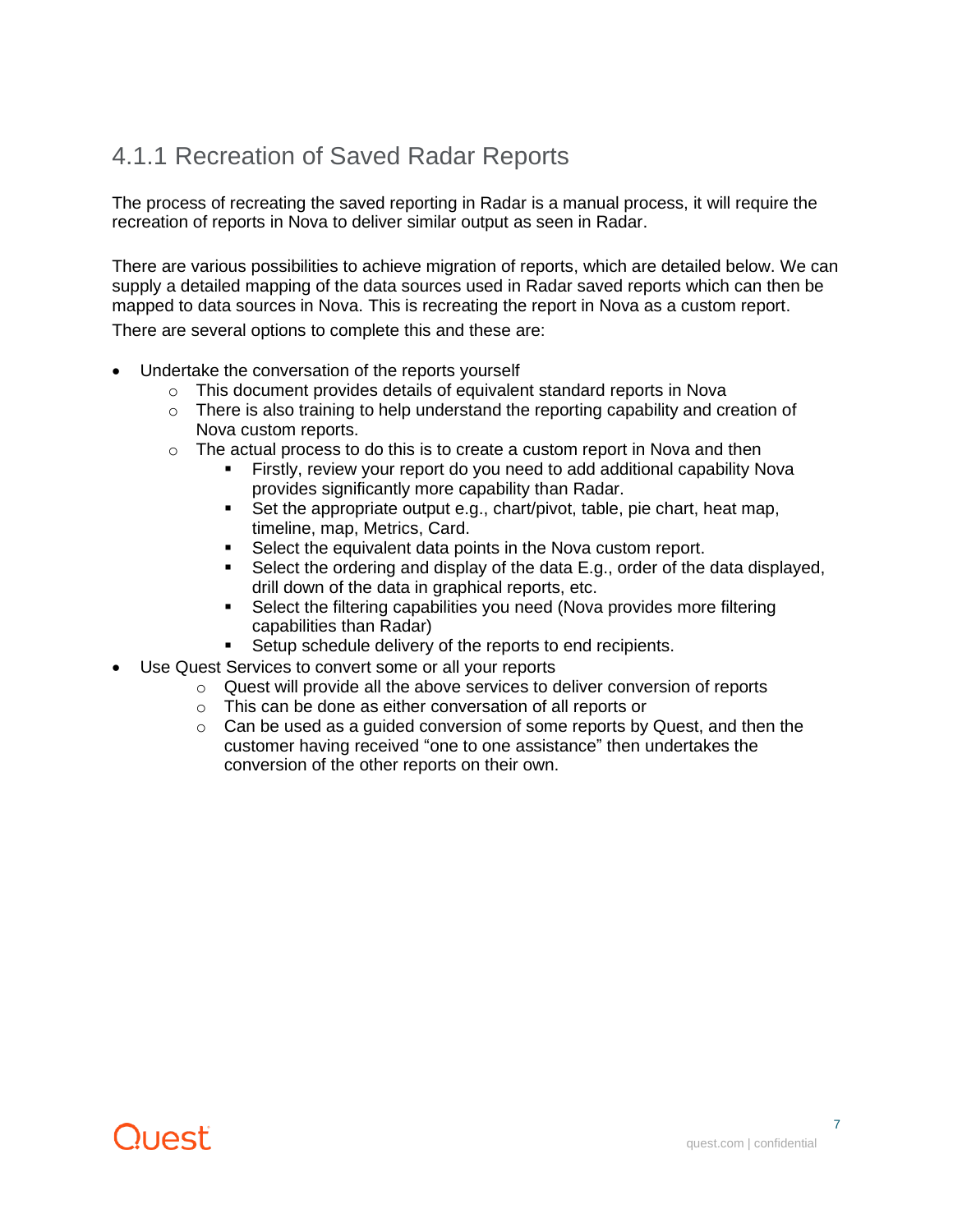# <span id="page-7-0"></span>**5 Radar to Nova Mapping of Reports**

### <span id="page-7-1"></span>5.1 Mapping of Radar Reports to Nova System reports

| <b>Radar Report</b>            | <b>Nova Report</b>          | <b>Report Section</b>          | <b>Comments</b>               |
|--------------------------------|-----------------------------|--------------------------------|-------------------------------|
| <b>Activity Reports</b>        |                             |                                |                               |
|                                | Inactive Users by           |                                |                               |
| Inactive Users by Service      | Service                     |                                | Inactive Users by Service     |
|                                | <b>Last Activity Across</b> | User last activity date by     |                               |
| <b>Active Users Per Day</b>    | Workloads                   | workload                       | <b>Active Users Per Day</b>   |
| <b>Tenant Reports</b>          |                             |                                |                               |
|                                |                             | Tenant Identification,         |                               |
|                                |                             | License Subscriptions, List of |                               |
| Inventory                      | <b>Tenant Details</b>       | Domains                        | Inventory                     |
|                                | <b>Mobile Devices</b>       | Device by OS with              |                               |
|                                | Overview                    | Department                     |                               |
|                                | <b>Workloads Overview</b>   | Azure AD Activities,           |                               |
|                                | Custom audit reports        |                                |                               |
| Office 365 Service Status      | <b>Service Status</b>       |                                |                               |
| <b>Accepted Domains</b>        | <b>Tenant Details</b>       | <b>Tenant Identification</b>   |                               |
| <b>Exec Reports</b>            |                             |                                |                               |
| <b>Exec Reports</b>            |                             |                                |                               |
| <b>Mail Traffic</b>            |                             |                                |                               |
|                                |                             | Inbound Good Mail,             |                               |
|                                |                             | Outbound Good Mail,            |                               |
|                                |                             | Inbound Spam, Outbound         |                               |
| <b>Mail Traffic Overview</b>   | <b>Mail Traffic</b>         | Malware                        |                               |
|                                |                             |                                | Custom report option to show  |
|                                |                             |                                | internal sent/received and    |
|                                |                             |                                | external sent/received in the |
|                                |                             |                                | Office 365 Mail Traffic       |
|                                |                             |                                | (deprecated) and Office 365   |
|                                |                             |                                | <b>Messages Monthly data</b>  |
| <b>Internal vs External</b>    | <b>Custom Report</b>        |                                | sources.                      |
|                                |                             | Top Malware Recipients, Top    |                               |
|                                | <b>Top Malware</b>          | Malware Senders, Total         |                               |
| Spam & Malware Traffic         | Overview                    | Malware by Recipients          |                               |
|                                |                             | Top Spam Recipients, Top       |                               |
|                                |                             | Spam Senders, Total Spam       |                               |
|                                | <b>Top Spam Overview</b>    | <b>Received by Recipients</b>  |                               |
| Top Senders & Receivers        | <b>Top Mail</b>             | Top Recipients (30 days)       |                               |
|                                | <b>Top Mail</b>             | Top Senders (30 days)          |                               |
|                                | Inventory on                |                                |                               |
| <b>Top Distribution Groups</b> | Exchange                    | Distribution Lists, High Use   |                               |

#### The following section shows up the results from the PoC

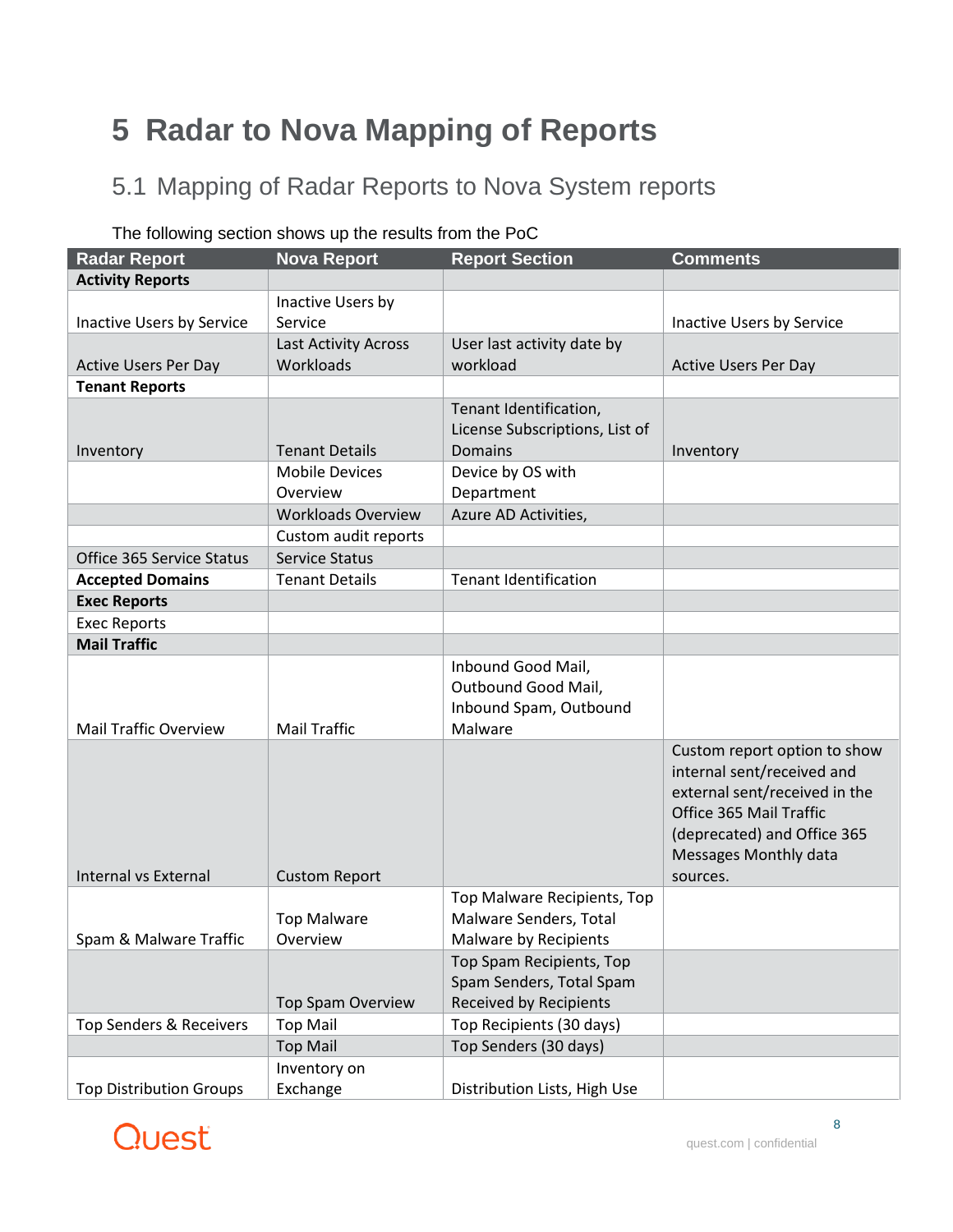| <b>Top Spam and Malware</b>     | <b>Mail Traffic</b>          | Inbound Spam (Last 30 Days)          |                                |
|---------------------------------|------------------------------|--------------------------------------|--------------------------------|
|                                 |                              | Outbound Malware (Last 30            |                                |
|                                 | <b>Mail Traffic</b>          | Days)                                |                                |
| <b>Inactive Distribution</b>    | <b>Mailbox Security</b>      | <b>Inactive Distribution Groups</b>  |                                |
| Groups                          | Overview                     | (Received Email)                     |                                |
|                                 | <b>Mailbox Security</b>      | <b>Inactive Distribution Groups</b>  |                                |
|                                 | <b>Tables</b>                | (Received Email)                     |                                |
| <b>Inactive Mail Recipients</b> | <b>Exchange Tables</b>       | <b>Inactive Mailboxes</b>            |                                |
|                                 |                              | <b>User Email Statistics Inbound</b> |                                |
| Mail Traffic By User            | <b>Email Activity</b>        | and Outbound Mail (30 days)          |                                |
|                                 |                              | User Email Statistics Inbound        |                                |
| <b>Mail Traffic Pivot</b>       | <b>Email Activity</b>        | and Outbound Mail (30 days)          |                                |
| <b>Exchange</b>                 |                              |                                      |                                |
| <b>Mailboxes</b>                | <b>Exchange Settings</b>     | <b>Mailbox Details</b>               |                                |
| Contacts                        | <b>Exchange Contacts</b>     | <b>All Contacts</b>                  |                                |
|                                 | Mailbox Sizes and            | Mailboxes by Size and Quota          |                                |
| <b>Mailbox Sizes</b>            | Quotas                       | Details                              |                                |
|                                 | <b>Mailbox Sizes and</b>     | Mailboxes by Size and Quota          | Report does not really show    |
| <b>Mailbox Sizes Over Time</b>  | Quotas                       | <b>Details</b>                       | trending over time details     |
| Inactive Exchange Users         | <b>Exchange Tables</b>       | <b>Inactive Mailboxes</b>            |                                |
| Exchange Logons Per Day         | <b>Exchange Audit Events</b> | <b>Exchange Operations</b>           |                                |
| <b>Email Addresses</b>          | <b>Exchange Tables</b>       | <b>Mailbox Details</b>               |                                |
|                                 | Mailbox Sizes and            | Top 10 Mailboxes by Size             | Report can be customized to    |
| <b>Mailboxes Over Quota</b>     | Quotas                       | with Quotas (in GB)                  | filter users over quotas.      |
| <b>Shared Mailbox Sizes</b>     | <b>Shared Mailboxes</b>      | <b>List of Shared Mailboxes</b>      |                                |
|                                 |                              | <b>Most Active Shared</b>            |                                |
|                                 | <b>Shared Mailboxes</b>      | Mailboxes (Received Last 30<br>Days) |                                |
|                                 |                              | <b>Most Active Shared</b>            |                                |
|                                 |                              | Mailboxes (Sent in Last 30           |                                |
|                                 | <b>Shared Mailboxes</b>      | Days)                                |                                |
|                                 |                              | <b>Shared Mailboxes</b>              |                                |
|                                 | <b>Shared Mailboxes</b>      | Permissions                          |                                |
|                                 |                              | <b>Activities on Shared</b>          |                                |
|                                 | <b>Shared Mailboxes</b>      | <b>Mailboxes</b>                     |                                |
|                                 | <b>Shared Mailboxes</b>      | <b>Shared Mailboxes Sizes</b>        |                                |
|                                 | <b>Shared Mailboxes</b>      | How to use this Report               |                                |
| Recipients By Type              | <b>Exchange Tables</b>       | Recipients by Type                   |                                |
| <b>Users with Archive</b>       |                              |                                      |                                |
| Mailbox                         | <b>Exchange Tables</b>       | Largest Archives                     |                                |
|                                 |                              |                                      | Report can be customized to    |
|                                 | <b>Exchange Settings -</b>   | Users with Out of Office             | show users who have a          |
| <b>Users with Forward Set</b>   | Custom                       | Scheduled or Enabled                 | forwarding address configured. |
|                                 | Active vs. Inactive          | Inactive Exchange Users (30          |                                |
| <b>Inactive Mailboxes</b>       | Mailboxes (30 Days)          | Days)                                |                                |
| <b>Archive Mailbox Sizes</b>    | <b>Exchange Tables</b>       | Largest Archives                     |                                |

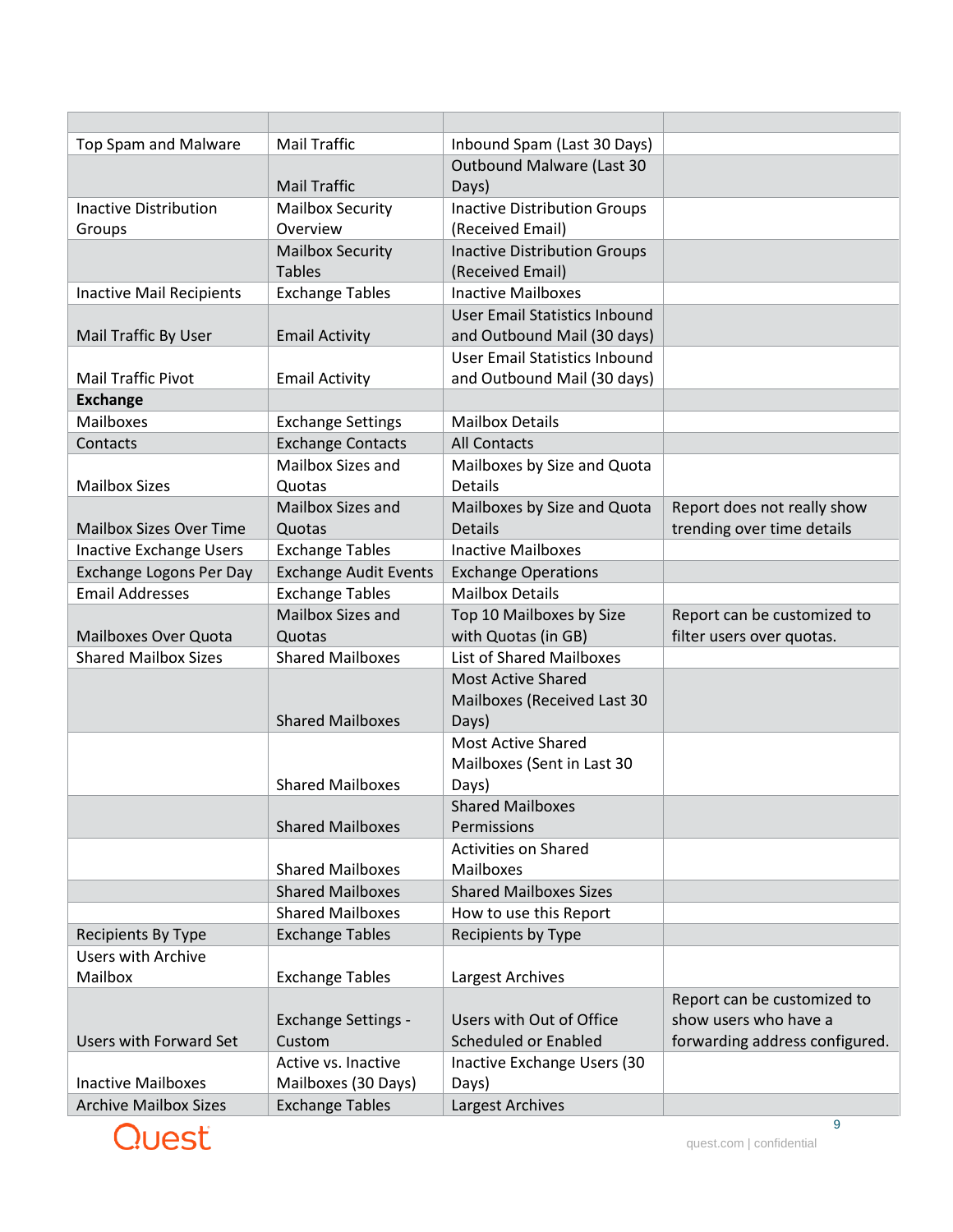|                                              |                                        |                          | Custom report can show                  |
|----------------------------------------------|----------------------------------------|--------------------------|-----------------------------------------|
| <b>Recipient Custom</b><br><b>Attributes</b> |                                        |                          | custom attributes for Exchange<br>users |
| <b>Public Folders</b>                        | <b>Custom Report</b>                   |                          |                                         |
|                                              |                                        |                          | Nova offers a Public Folder             |
|                                              |                                        |                          | Explorer like what is offered in        |
| Public Folder Explorer                       | Public Folder Explorer                 |                          | Radar.                                  |
| <b>Skype for Business</b>                    |                                        |                          |                                         |
|                                              | Skype for Business                     | All Skype Users (Last 30 |                                         |
| <b>Inactive Skype Users</b>                  | Usage                                  | Days) Activity Metrics   |                                         |
|                                              |                                        | Conferences per Day, P2P |                                         |
|                                              |                                        | per Day, All Skype Users |                                         |
|                                              | Skype for Business                     | (Last 30 Days) Activity  |                                         |
| Skype Activities per Day                     | Usage                                  | <b>Metrics</b>           |                                         |
|                                              |                                        | All Skype Users (Last 30 | Report can be customized to             |
| <b>Skype Activities</b>                      |                                        | Days) Activity Metrics   | show 180 day activity levels            |
|                                              | Skype for Business                     | All Skype Users (Last 30 |                                         |
| <b>Client Devices Per Day</b>                | Usage                                  | Days) Activity Metrics   |                                         |
|                                              | <b>Mobile Device</b>                   |                          |                                         |
| <b>Teams</b>                                 | Overview                               |                          |                                         |
| <b>User Activity</b>                         | <b>Teams Usage</b>                     |                          |                                         |
|                                              |                                        |                          |                                         |
|                                              |                                        |                          |                                         |
| <b>Tenant Activity</b>                       | <b>Teams Usage Activity</b>            |                          |                                         |
| Yammer                                       |                                        |                          |                                         |
|                                              |                                        | Yammer Activities, Daily |                                         |
| <b>Yammer Activities</b>                     | Yammer Usage                           | Overview                 |                                         |
| <b>Groups</b>                                |                                        |                          |                                         |
| Groups                                       | <b>Group Details</b>                   |                          |                                         |
| <b>Group Sizes</b>                           | <b>Group Details</b>                   |                          |                                         |
| <b>Group Members</b>                         | <b>Group Details</b>                   |                          |                                         |
| Group List                                   | <b>Group Details</b>                   |                          |                                         |
|                                              | <b>Group Details/Inactive</b>          |                          |                                         |
| <b>Empty Groups</b>                          | & Underused Objects                    |                          |                                         |
| Office 365 Groups Activity                   | <b>Group Details</b>                   |                          |                                         |
| <b>Mobile Devices</b>                        |                                        |                          |                                         |
|                                              | Mobile Device Type                     | apple Devices, android   |                                         |
| <b>Mobile Users</b>                          | and Distribution                       | devices, Windows devices | <b>Mobile Users</b>                     |
|                                              | Mobile Device Type                     | Device by OS with        |                                         |
| Mobile Devices by OS                         | and Distribution                       | Department               | Mobile Devices by OS                    |
| Mobile Devices by                            | Mobile Device Type                     |                          | Mobile Devices by                       |
| Manufacturer                                 | and Distribution                       | <b>Apple Devices</b>     | Manufacturer                            |
|                                              | Mobile Device Type                     |                          |                                         |
|                                              | and Distribution                       | <b>Android Devices</b>   |                                         |
|                                              | Mobile Device Type<br>and Distribution | <b>Windows Devices</b>   |                                         |
|                                              |                                        |                          |                                         |

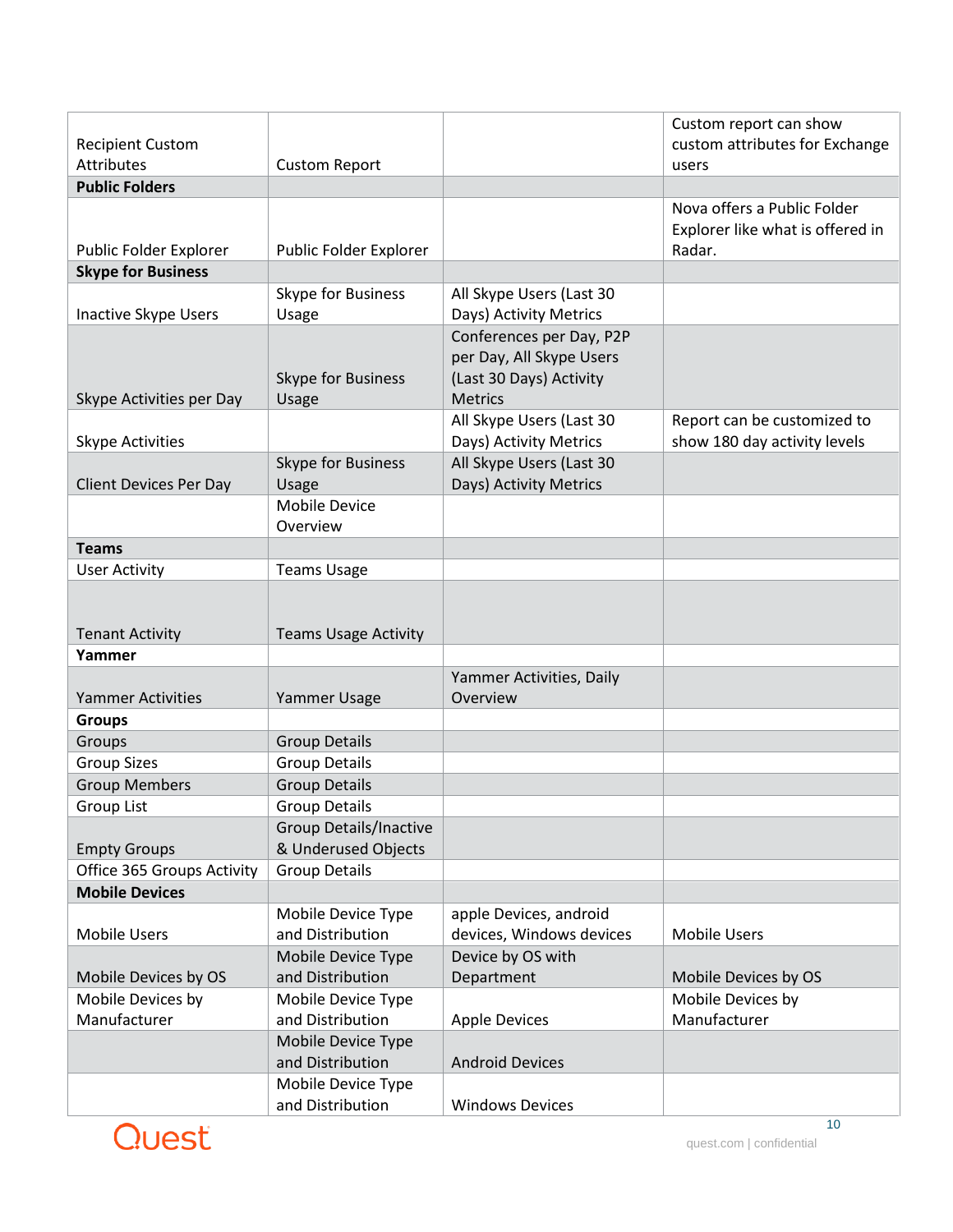|                                  | Mobile Device Type<br>and Distribution | Device by Type and Country         |                                   |
|----------------------------------|----------------------------------------|------------------------------------|-----------------------------------|
|                                  | <b>Mobile Devices</b>                  |                                    |                                   |
| Mobile Devices by Policy         | Overview                               | <b>Non-Compliant Devices</b>       | Mobile Devices by Policy          |
|                                  | <b>Mobile Devices</b>                  |                                    |                                   |
|                                  | Overview                               | Device Policy Applied              |                                   |
|                                  | <b>Mobile Devices</b>                  | <b>Device Policy Application</b>   |                                   |
| <b>Policy Application Status</b> | Settings                               | <b>Status</b>                      | <b>Policy Application Status</b>  |
|                                  | <b>Mobile Devices</b>                  |                                    |                                   |
| Mobile Users by Client           | Overview                               | Devices by Client type             | Mobile Users by Client            |
|                                  | <b>Mobile Devices</b>                  |                                    |                                   |
| Devices by Access State          | Settings                               | Device by access state             | Devices by Access State           |
|                                  | <b>Mobile Devices</b>                  | Inactive Devices (More Than        |                                   |
| <b>Inactive Mobile Devices</b>   | Overview                               | 30 Days)                           | <b>Inactive Mobile Devices</b>    |
|                                  | <b>Mobile Devices</b>                  |                                    |                                   |
|                                  | <b>Inactive Blocked</b>                | <b>Blocked Devices</b>             |                                   |
| <b>Security</b>                  |                                        |                                    | The following list applies to all |
|                                  |                                        |                                    | the security reports, as Nova     |
|                                  |                                        |                                    | has far higher granularity        |
|                                  |                                        |                                    |                                   |
| <b>User Mailbox Security</b>     | security reports                       | <b>Administration Audit Events</b> |                                   |
| <b>Shared Mailbox Security</b>   |                                        | <b>Irregular Sign-Ins</b>          |                                   |
|                                  |                                        | <b>Mailbox Security Audit</b>      |                                   |
| <b>Users by Retention Policy</b> |                                        | Events                             |                                   |
| Mailboxes on Hold                |                                        | Mailbox Security overview          |                                   |
| <b>User Password Settings</b>    |                                        | <b>Mailbox Security Charts</b>     |                                   |
| Last Password Change             |                                        | <b>Mailbox Security Tables</b>     |                                   |
|                                  |                                        | <b>Multi Factor Authentication</b> |                                   |
| <b>Mailbox Auditing</b>          |                                        | Overview                           |                                   |
|                                  |                                        | Password Policies and              |                                   |
|                                  |                                        | Overview                           |                                   |
|                                  |                                        | <b>Security Related Events</b>     |                                   |
|                                  |                                        | <b>Sharing Requests</b>            |                                   |
|                                  |                                        | Administrative Roles and           |                                   |
| <b>Administrative Roles</b>      | General reports                        | <b>Global Administrators</b>       |                                   |
| <b>License Reports</b>           |                                        |                                    |                                   |
| <b>Subscription Overview</b>     | Subscription overview                  | Subscription overview              | <b>Subscription Overview</b>      |
|                                  | License management                     | Licenses                           |                                   |
|                                  | License overview                       | <b>Tenant license Distribution</b> |                                   |
|                                  | License overview                       | Licenses Purchased Available       |                                   |
|                                  | License overview                       | licenses applied by User           |                                   |
|                                  | License overview                       | <b>License Assignment Dates</b>    |                                   |
|                                  |                                        | Has teams license, Has             |                                   |
|                                  |                                        | Exchange license, Has              |                                   |
|                                  |                                        | SharePoint license, Has            |                                   |
|                                  | License overview                       | Skype license                      |                                   |

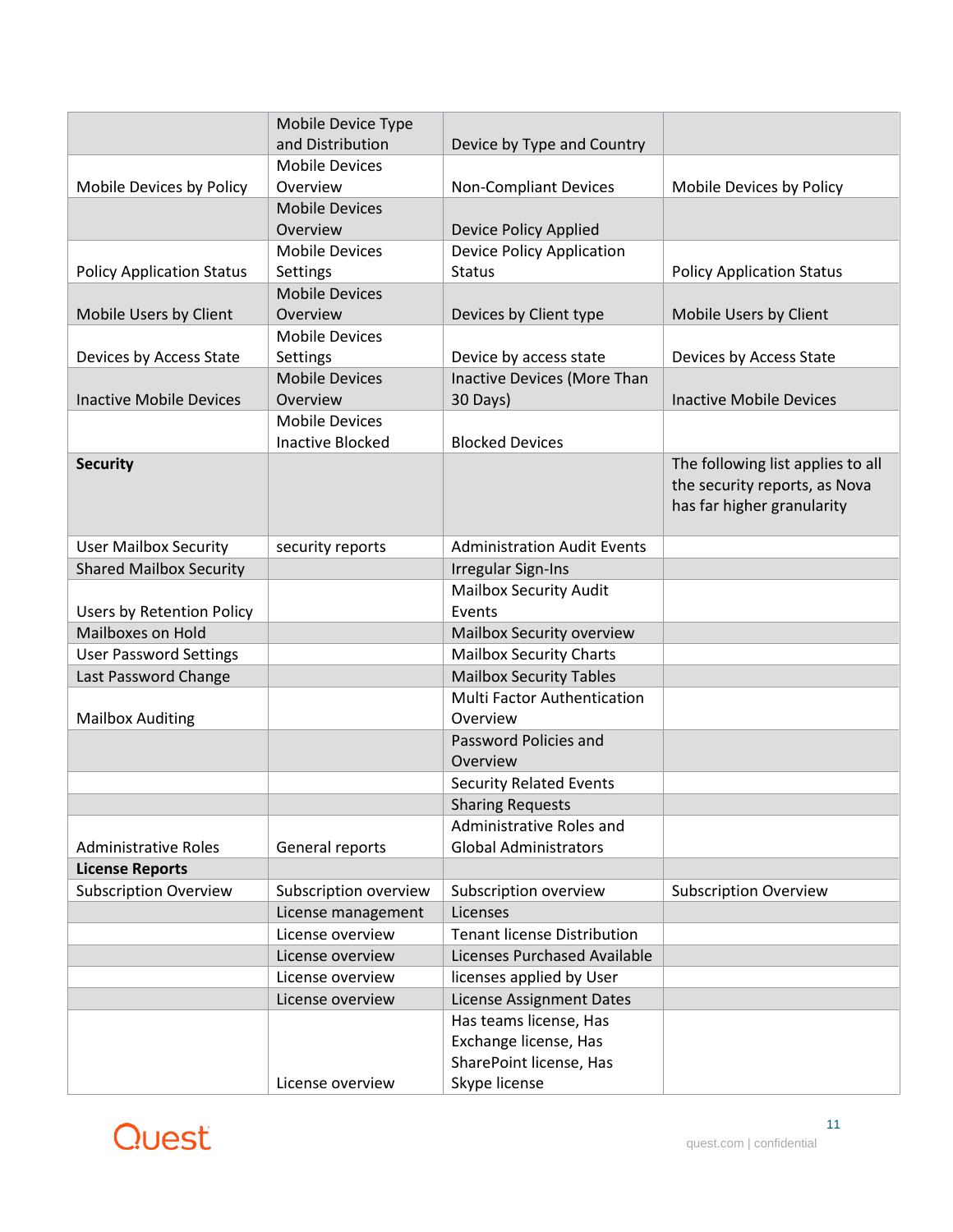|                                 | License overview                        | Has one drive license, Has<br>Yammer |                                        |
|---------------------------------|-----------------------------------------|--------------------------------------|----------------------------------------|
|                                 |                                         |                                      |                                        |
| License Usage Over Time         | License Assignments<br>and Activity     | License Activity 30 days             | License Usage Over Time                |
|                                 | <b>License Assignments</b>              |                                      |                                        |
|                                 | and Activity                            | License Assignment Dates             |                                        |
|                                 |                                         | Has teams license, Has               |                                        |
|                                 |                                         | Exchange license, Has                |                                        |
|                                 |                                         | SharePoint license, Has              |                                        |
| License by Service              | License overview                        | Skype license                        | License by Service                     |
|                                 |                                         | Has one drive license, Has           |                                        |
|                                 | License overview                        | Yammer                               |                                        |
|                                 | Power BI and project                    | User with power BI pro, User         |                                        |
|                                 | Assigned licenses                       | with Visio, Users Project            |                                        |
| License by User                 | License overview                        | <b>Tenant license Distribution</b>   |                                        |
|                                 | License overview                        | Licenses Purchased Available         |                                        |
|                                 | License overview                        | licenses applied by User             |                                        |
|                                 | License overview                        | <b>License Assignment Dates</b>      |                                        |
| <b>Users without License</b>    |                                         |                                      |                                        |
|                                 | Microsoft 365 Apps                      | Users with Zero Microsoft            |                                        |
| similar reports would be        | Activations                             | 365 Apps Activations                 | similar reports would be               |
| similar reports would be        | Idle Users by License                   | Idle Users by License Name           | similar reports would be               |
|                                 |                                         | Idle Users by License                |                                        |
| similar reports would be        | Idle Users by License                   | Department                           | similar reports would be               |
| similar reports would be        | Idle Users by License                   | All Idle Users by License            | similar reports would be               |
| <b>Product Activations by</b>   | Microsoft 365 Apps                      | <b>Users with Zero Microsoft</b>     |                                        |
| User                            | Activations                             | 365 Apps Activations                 | Product Activations by User            |
|                                 | Microsoft 365 Apps                      | <b>Windows Microsoft 365</b>         |                                        |
|                                 | Activations                             | <b>Apps Activation Counts</b>        |                                        |
|                                 | Microsoft 365 Apps                      | MAC OS Microsoft 365 Apps            |                                        |
|                                 | Activations                             | <b>Activation Counts</b>             |                                        |
| <b>Users With Not Activated</b> | Microsoft 365 Apps                      | <b>Users with Zero Microsoft</b>     | <b>Users With Not Activated</b>        |
| Products                        | Activations                             | 365 Apps Activations                 | Products                               |
|                                 | Custom reports can                      |                                      |                                        |
| License Pivot                   | fulfil this                             |                                      | License Pivot                          |
| <b>Subscription Cost</b>        |                                         |                                      |                                        |
| Analyzer                        | Subscription overview                   | Subscription overview                | <b>Subscription Cost Analyzer</b>      |
| <b>Subscription Products</b>    |                                         |                                      |                                        |
| Analytics                       | Adoption reports                        |                                      | <b>Subscription Products Analytics</b> |
| <b>SharePoint</b>               |                                         |                                      |                                        |
| Explorer                        | SharePoint Explorer                     |                                      |                                        |
|                                 | <b>SharePoint Settings</b>              |                                      | Report can be customized to            |
| <b>Site Collections</b>         | and Usage - Custom                      | <b>Site Settings</b>                 | show site collections.                 |
|                                 |                                         |                                      |                                        |
| <b>Site Collection Admins</b>   | <b>SharePoint Settings</b><br>and Usage | 100 Most Active Sites                |                                        |
|                                 |                                         |                                      |                                        |
|                                 | <b>SharePoint Settings</b>              |                                      |                                        |
| Top Sites by Size               | and Usage                               | Top 100 Largest Sites                |                                        |



12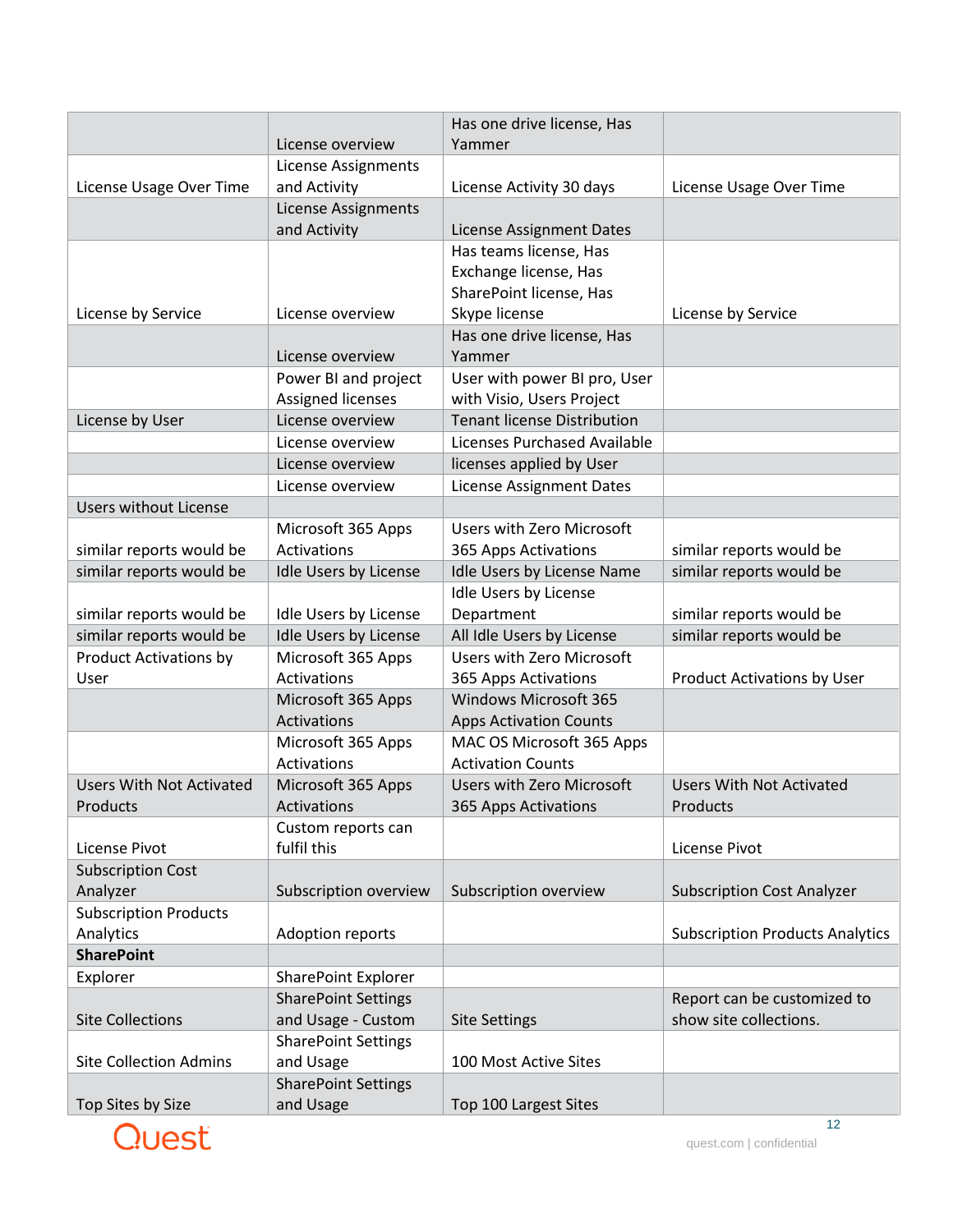|                                 | <b>SharePoint Settings</b> | 100 Most Active SharePoint          |                                 |
|---------------------------------|----------------------------|-------------------------------------|---------------------------------|
| <b>User Activity</b>            | and Usage                  | Users (30 Days)                     |                                 |
|                                 | <b>SharePoint Settings</b> | 100 Most Active SharePoint          |                                 |
| <b>Top User Activity</b>        | and Usage                  | Users (30 Days)                     |                                 |
|                                 | <b>SharePoint Settings</b> |                                     |                                 |
| Site Usage                      | and Usage                  | 100 Most Active Sites               |                                 |
|                                 | <b>SharePoint Settings</b> |                                     |                                 |
| <b>Sharing Settings</b>         | and Usage                  | sharing enabled                     | <b>Sharing Settings</b>         |
|                                 | <b>SharePoint Settings</b> | requires Checking,                  |                                 |
| <b>Versioning Settings</b>      | and Usage                  | <b>Versioning Enabled</b>           | <b>Versioning Settings</b>      |
| <b>OneDrive</b>                 |                            |                                     |                                 |
| <b>Top OneDrive Users</b>       | <b>OneDrive Usage</b>      | Top 10 Users by Item Count          | <b>Top OneDrive Users</b>       |
|                                 | <b>OneDrive Usage</b>      | Top 10 Users by Item Size           |                                 |
|                                 | <b>OneDrive Usage</b>      | Top 30 OneDrive Users               |                                 |
|                                 | <b>OneDrive Usage</b>      | <b>All OneDrive Users</b>           |                                 |
| <b>Inactive Users</b>           | <b>OneDrive Usage</b>      | <b>Inactive OneDrive Users</b>      | <b>Inactive Users</b>           |
| <b>Active Users Per Day</b>     | <b>OneDrive Usage</b>      | <b>Latest OneDrive Activity</b>     | <b>Active Users Per Day</b>     |
|                                 |                            | <b>OneDrive Activities (Last 7</b>  |                                 |
| <b>User Activities</b>          | <b>OneDrive Usage</b>      | Days)                               | <b>User Activities</b>          |
|                                 |                            | <b>OneDrive Activities (Last 30</b> |                                 |
|                                 | <b>OneDrive Usage</b>      | Days)                               |                                 |
|                                 | <b>OneDrive Usage</b>      | Latest OneDrive Activity            |                                 |
|                                 | <b>OneDrive Usage</b>      |                                     |                                 |
|                                 | Charts                     | <b>OneDrive Usage Summary</b>       |                                 |
|                                 | <b>OneDrive Usage</b>      |                                     |                                 |
|                                 | Charts                     | Files Viewed per Day                |                                 |
|                                 | <b>OneDrive Usage</b>      | Files Shared Internally per         |                                 |
|                                 | Charts                     | Day                                 |                                 |
|                                 | <b>OneDrive Usage</b>      | Files Shared Externally per         |                                 |
|                                 | Charts                     | Day                                 |                                 |
|                                 | <b>OneDrive Usage</b>      |                                     |                                 |
|                                 | Charts                     | Files Synced per Day                |                                 |
|                                 | <b>OneDrive Usage</b>      |                                     |                                 |
|                                 | Charts                     | Files Viewed per Day                |                                 |
|                                 | <b>OneDrive Usage</b>      | Files Shared Internally per         |                                 |
|                                 | Charts                     | Day                                 |                                 |
|                                 | <b>OneDrive Usage</b>      | Files Shared Externally per         |                                 |
|                                 | Charts                     | Day                                 |                                 |
|                                 |                            | Files Shared Externally per         |                                 |
|                                 | <b>OneDrive Usage</b>      | Day                                 |                                 |
|                                 | OneDrive Storage           | <b>OneDrive Storage History</b>     |                                 |
| <b>OneDrive Storage History</b> | History                    | (last 365 days)                     | <b>OneDrive Storage History</b> |
|                                 | <b>OneDrive Storage</b>    | <b>OneDrive Storage History</b>     |                                 |
|                                 | History                    | (last quarter)                      |                                 |
|                                 | <b>OneDrive Usage</b>      | Files Viewed per Day                |                                 |
|                                 | <b>OneDrive Usage</b>      | <b>Files Shared Internally</b>      |                                 |
|                                 | <b>OneDrive Usage</b>      | <b>Files Shared Externally</b>      |                                 |



13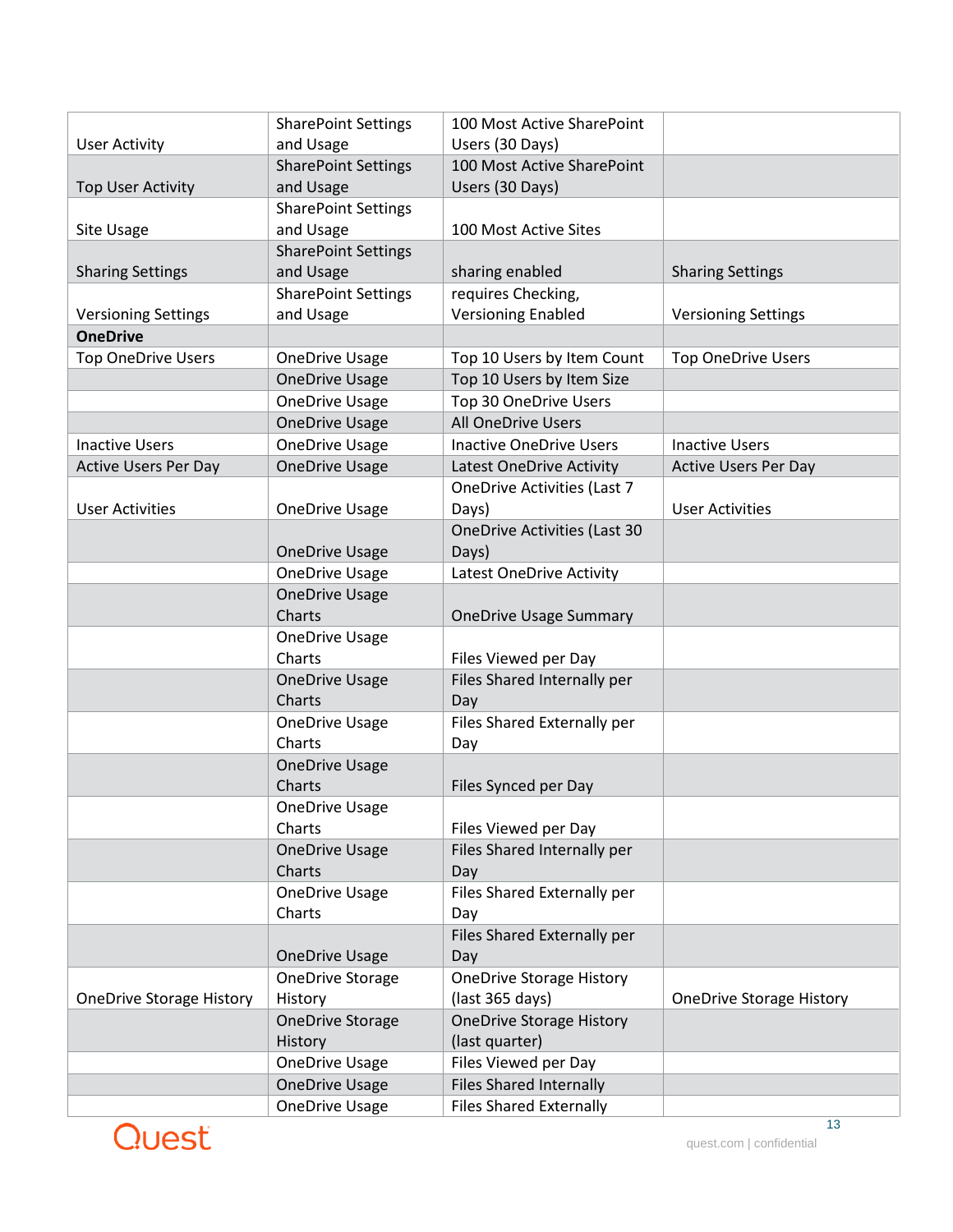| <b>OneDrive Usage</b> | Top 10 Users by Item Size        |  |
|-----------------------|----------------------------------|--|
| OneDrive Usage        | Top 10 Users by Item Count       |  |
| <b>OneDrive Usage</b> | <b>Inactive OneDrive Users</b>   |  |
| OneDrive Usage        | Top 30 OneDrive Users            |  |
|                       | <b>OneDrive Activities for 7</b> |  |
| <b>OneDrive Usage</b> | Days, 30 Days                    |  |

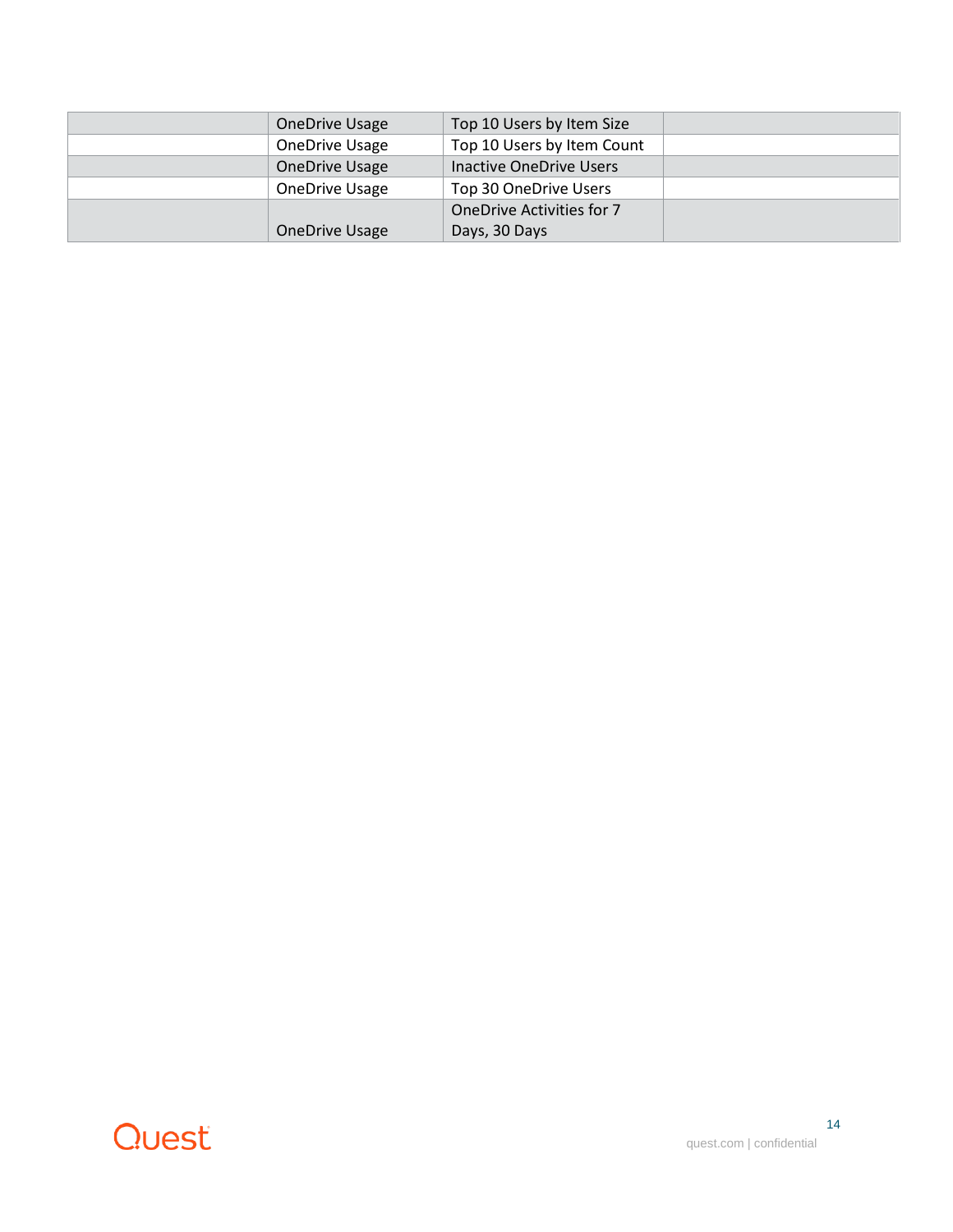### <span id="page-14-0"></span>5.2 New Reports in Nova not Available in Radar

| <b>Nova Report</b>           | <b>Report Section</b>                 |
|------------------------------|---------------------------------------|
| <b>Email Activity</b>        | Messages Sent (Last 30 days)          |
| <b>Email Activity</b>        | Messages Received (Last 30 days)      |
| <b>Email Activity</b>        | Email Activity Detail (30 days)       |
| <b>Email Activity</b>        | Messages Sent (30 days)               |
| <b>Email Activity</b>        | Messages Received (30 days)           |
| <b>Email Activity</b>        | Messages Read (30 days)               |
| <b>Email Activity</b>        | Meeting Created (30 days)             |
| <b>Email Activity</b>        | Meetings Responded To (30 days)       |
|                              | 0                                     |
| <b>Exchange Audit Events</b> | Latest Changes to Mailboxes           |
| <b>Exchange Charts</b>       | <b>Mailbox Enabled</b>                |
| <b>Exchange Charts</b>       | <b>Mailbox Auditing Enabled</b>       |
| <b>Exchange Charts</b>       | <b>Litigation Hold Status</b>         |
| <b>Exchange Charts</b>       | <b>Archive Status</b>                 |
| <b>Exchange Charts</b>       | Audit Log Age Limit                   |
| <b>Exchange Charts</b>       | <b>Current Out of Office State</b>    |
| <b>Exchange Charts</b>       | <b>Retention Hold Enabled</b>         |
| <b>Exchange Charts</b>       | <b>Cloud Versus On-Prem Mailboxes</b> |
| <b>Exchange Settings</b>     | <b>Litigation Hold Status</b>         |
| <b>Exchange Settings</b>     | <b>Archive Status</b>                 |
| <b>Exchange Settings</b>     | Audit Log Age Limit                   |
| <b>Exchange Settings</b>     | Out of Office State                   |
| <b>Exchange Settings</b>     | Distribution of Out of Office Users   |
| <b>Exchange Settings</b>     | Latest Changes to Mailboxes           |
| <b>Exchange Settings</b>     | <b>Shared Mailbox Sizes</b>           |
| <b>Exchange Settings</b>     | <b>Mail Contacts</b>                  |
| <b>Exchange Settings</b>     | <b>OnPrem Mailbox Count</b>           |
| <b>Exchange Settings</b>     | <b>Cloud Mailbox Count</b>            |
| <b>Exchange Settings</b>     | <b>Mailbox Enabled Count</b>          |
| <b>Exchange Settings</b>     | <b>Mailbox Auditing Enabled</b>       |
| <b>Exchange Settings</b>     | <b>Retention Hold Enabled</b>         |
| <b>Exchange Tables</b>       | List of Users with Out-of-Office Set  |
| Mail Traffic                 | Inbound Good Mail (Last 30 Days)      |
| <b>Mail Traffic</b>          | Outbound Good Mail (Last 30 Days)     |
| <b>Mail Traffic</b>          | Mail Traffic Statistics (30 days)     |
| Mail Traffic                 | Spam and Malware Traffic (30 days)    |
| <b>Mail Traffic</b>          | Message Sent This Month               |
| Monthly Mail Traffic         | Monthly Outbound Message Traffic      |

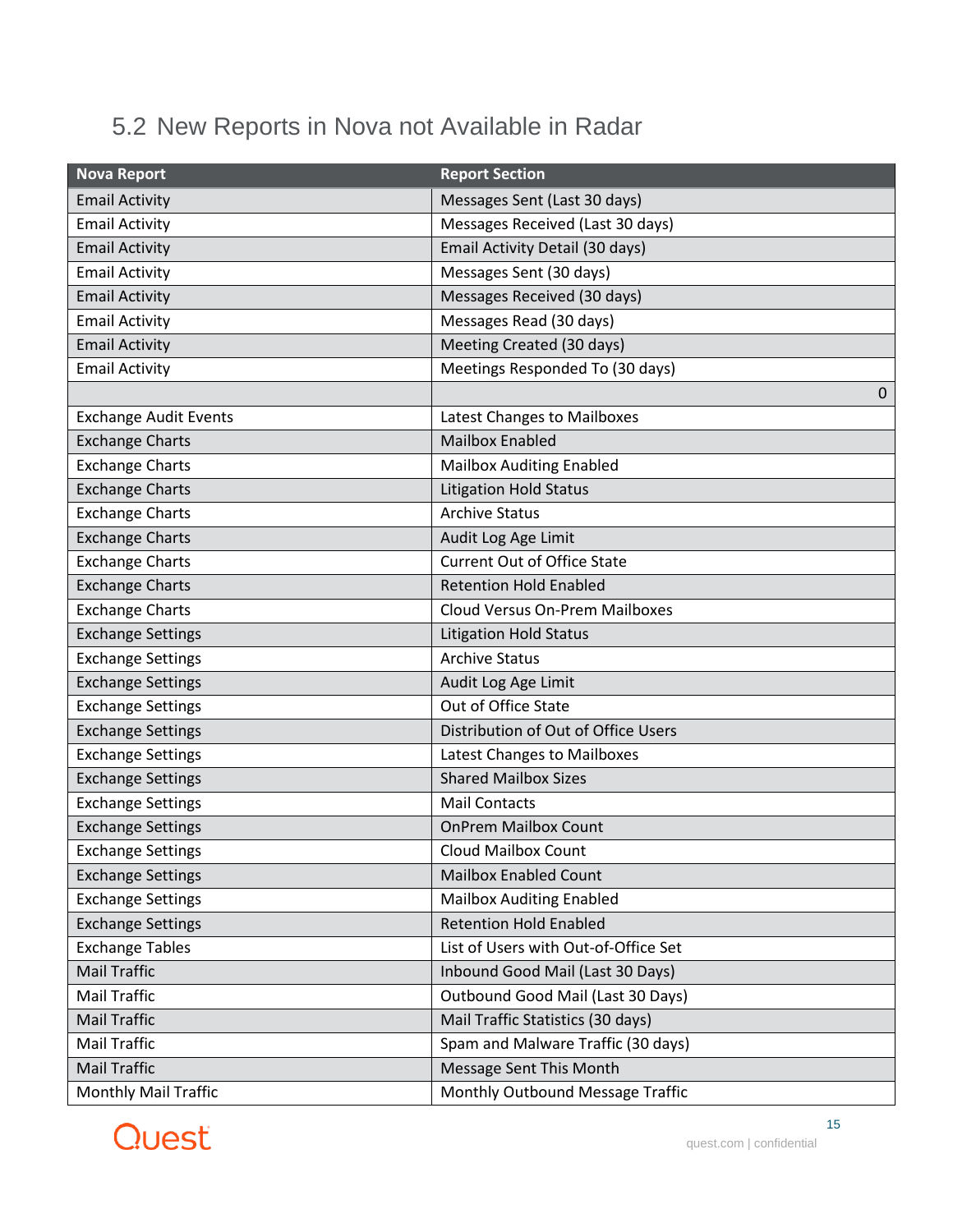| <b>Monthly Mail Traffic</b>                    | Monthly Inbound Message Traffic                       |  |  |
|------------------------------------------------|-------------------------------------------------------|--|--|
| <b>Top Mail</b>                                | Largest Mailboxes by Size                             |  |  |
| <b>Top Mail</b>                                | Extra Big Mailboxes (over 3 GB)                       |  |  |
| Disabled Users License Overview                | Disabled Users with Enterprise E1, by Country         |  |  |
| Disabled Users License Overview                | Disabled Users with Enterprise E3, by Country         |  |  |
| Disabled Users License Overview                | Disabled Users with Enterprise E5, by Country         |  |  |
| <b>Disabled Users License Overview</b>         | Disabled Users with Power BI Pro, by Country          |  |  |
| Disabled Users License Overview                | Disabled Users with Visio, by Country                 |  |  |
| Disabled Users License Overview                | Disabled Users with Project, by Country               |  |  |
| License Assignments and Activity               | License Activities (Last 30 Days)                     |  |  |
| <b>License Optimization Usage</b>              | 90-Day Inactive Exchange Users                        |  |  |
| <b>License Optimization Usage</b>              | 90-Day Inactive SharePoint Users                      |  |  |
| License Optimization Usage                     | 90-Day Inactive Teams Users                           |  |  |
| <b>License Optimization Usage</b>              | 90-Day Inactive OneDrive Users                        |  |  |
| License Overview                               | <b>Tenant License Distribution</b>                    |  |  |
| License Overview                               | Licenses Purchased or Available                       |  |  |
| License Overview                               | Licenses Applied by User                              |  |  |
| License Overview                               | Has Exchange License                                  |  |  |
| License Overview                               | Has Teams License                                     |  |  |
| License Overview                               | Has SharePoint License                                |  |  |
| License Overview                               | Has Skype License                                     |  |  |
| License Overview                               | Has OneDrive License                                  |  |  |
| License Overview                               | Has Yammer License                                    |  |  |
| List Disabled Users with Assigned Licenses     | Disabled Users with Enterprise E1 Licenses            |  |  |
| List Disabled Users with Assigned Licenses     | Disabled Users with Enterprise E3 Licenses            |  |  |
| List Disabled Users with Assigned Licenses     | Disabled Users with Enterprise E5 Licenses            |  |  |
| List Disabled Users with Assigned Licenses     | Disabled Users with Enterprise F1 Licenses            |  |  |
| Microsoft 365 Apps Activations                 | <b>Product Activations Last 30 Days</b>               |  |  |
| Microsoft 365 Apps Activations                 | Users with Microsoft 365 Apps Activations             |  |  |
| Microsoft 365 Apps Activations                 | macOS Microsoft 365 Apps Activation Counts            |  |  |
| <b>Office Application Usage</b>                | Teams and Outlook Usage (30 Days)                     |  |  |
| <b>Office Application Usage</b>                | Windows Desktop Application Usage (30 Days)           |  |  |
| <b>Office Application Usage</b>                | <b>EXAMPLE OneNote Usage, All Platforms (30 Days)</b> |  |  |
| <b>Office Application Usage</b>                | Licensed Users with No Desktop Usage (30 Days)        |  |  |
| Power BI, Visio, and Project Assigned Licenses | Users with Power BI Pro Licenses                      |  |  |
| Power BI, Visio, and Project Assigned Licenses | <b>Users with Project Licenses</b>                    |  |  |
| Power BI, Visio, and Project Assigned Licenses | Users with Visio licenses                             |  |  |
| <b>Users with Calling Plans</b>                | <b>Users With Calling Plan Licenses</b>               |  |  |
| <b>Users with Calling Plans</b>                | Users with Comms Credits by Department                |  |  |
| <b>Users with Calling Plans</b>                | Calling plans by Department                           |  |  |
| <b>Administration Audit Events</b>             | <b>Recent License Activities</b>                      |  |  |

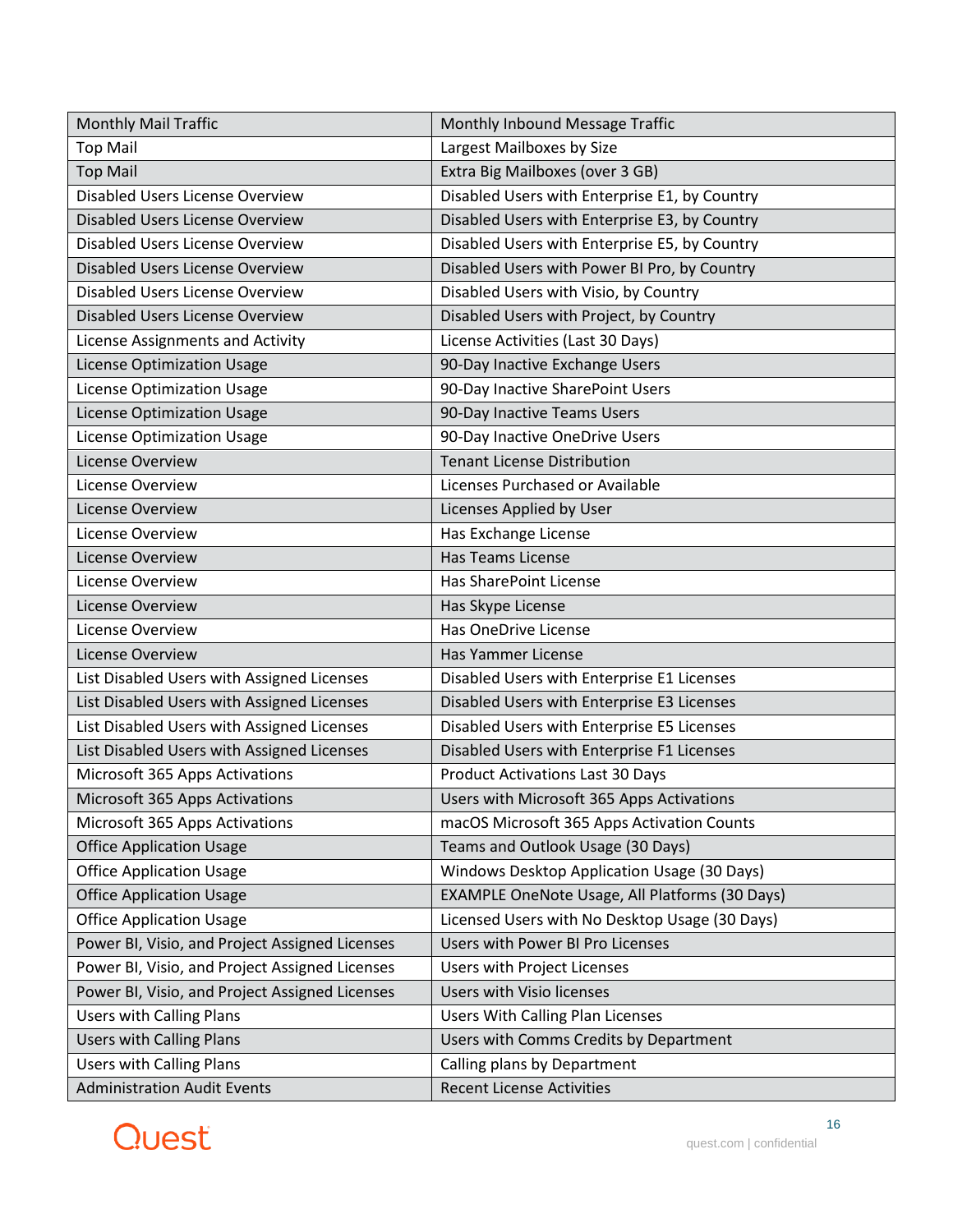| <b>Administration Audit Events</b>   | Admin Activities (Add)                                                  |  |  |
|--------------------------------------|-------------------------------------------------------------------------|--|--|
| <b>Administration Audit Events</b>   | Admin Activities (Modify)                                               |  |  |
| <b>Administration Audit Events</b>   | Admin Activities (Update)                                               |  |  |
| <b>Administration Audit Events</b>   | Admin Activities (Delete)                                               |  |  |
| <b>Administration Audit Events</b>   | Admin Activities (Set)                                                  |  |  |
| <b>Irregular Sign-Ins</b>            | List of Irregular Sign-ins                                              |  |  |
| <b>Irregular Sign-Ins</b>            | Location of Irregular Sign-Ins (Last 7 Days)                            |  |  |
| <b>Irregular Sign-Ins</b>            | Irregular Sign-In Details Count (Last 7 Days)                           |  |  |
| <b>Mailbox Security Audit Events</b> | Latest Mailbox Permissions Update                                       |  |  |
| <b>Mailbox Security Audit Events</b> | Most Recent Mailbox Changes                                             |  |  |
| <b>Mailbox Security Audit Events</b> | 0                                                                       |  |  |
| <b>Mailbox Security Charts</b>       | <b>Mailbox Auditing Enabled</b>                                         |  |  |
| <b>Mailbox Security Charts</b>       | Mailbox by Retention Enabled                                            |  |  |
| <b>Mailbox Security Charts</b>       | <b>Mailbox Enabled</b>                                                  |  |  |
| <b>Mailbox Security Charts</b>       | Public Folder Access by Permission                                      |  |  |
| <b>Mailbox Security Overview</b>     | <b>Mailbox Security Details</b>                                         |  |  |
| <b>Mailbox Security Overview</b>     | People with Access to other Mailboxes                                   |  |  |
| <b>Mailbox Security Overview</b>     | Users with Forwarding Set                                               |  |  |
| <b>Mailbox Security Overview</b>     | <b>Disabled Accounts</b>                                                |  |  |
| <b>Mailbox Security Overview</b>     | <b>Shared Mailbox Report</b>                                            |  |  |
| <b>Mailbox Security Overview</b>     | <b>List of Guest Mailboxes</b>                                          |  |  |
| <b>Mailbox Security Tables</b>       | <b>Mailbox Security Details</b>                                         |  |  |
| <b>Mailbox Security Tables</b>       | People with Access to other Mailboxes                                   |  |  |
| <b>Mailbox Security Tables</b>       | Users with Forwarding Set                                               |  |  |
| <b>Mailbox Security Tables</b>       | <b>Disabled Accounts</b>                                                |  |  |
| <b>Mailbox Security Tables</b>       | <b>Shared Mailbox Report</b>                                            |  |  |
| <b>Mailbox Security Tables</b>       | List of Guest Mailboxes                                                 |  |  |
| Multi Factor Authentication Overview | List of MFA Settings for Registered MFA Users                           |  |  |
| Multi Factor Authentication Overview | Users who are NOT Registered for MFA                                    |  |  |
| Multi Factor Authentication Overview | Percentage of Registered MFA Users who used App Code<br>Method          |  |  |
| Multi Factor Authentication Overview | Percentage of Registered MFA Users who used Email Method                |  |  |
| Multi Factor Authentication Overview | Percentage of Registered MFA Users who used Authenticator<br>App Method |  |  |
| Password Policies and Overview       | Password Never Expires                                                  |  |  |
| Password Policies and Overview       | <b>Strong Password Required</b>                                         |  |  |
| Password Policies and Overview       | Last Password Changes                                                   |  |  |
| Password Policies and Overview       | Users Who Haven't Changed Their Password Within the Last 12<br>Months   |  |  |
| Password Policies and Overview       | <b>User Password Details</b>                                            |  |  |
| <b>Security Related Events</b>       | <b>Security Compliance Centre Events</b>                                |  |  |
| <b>Security Related Events</b>       | Threat Intelligence Events                                              |  |  |

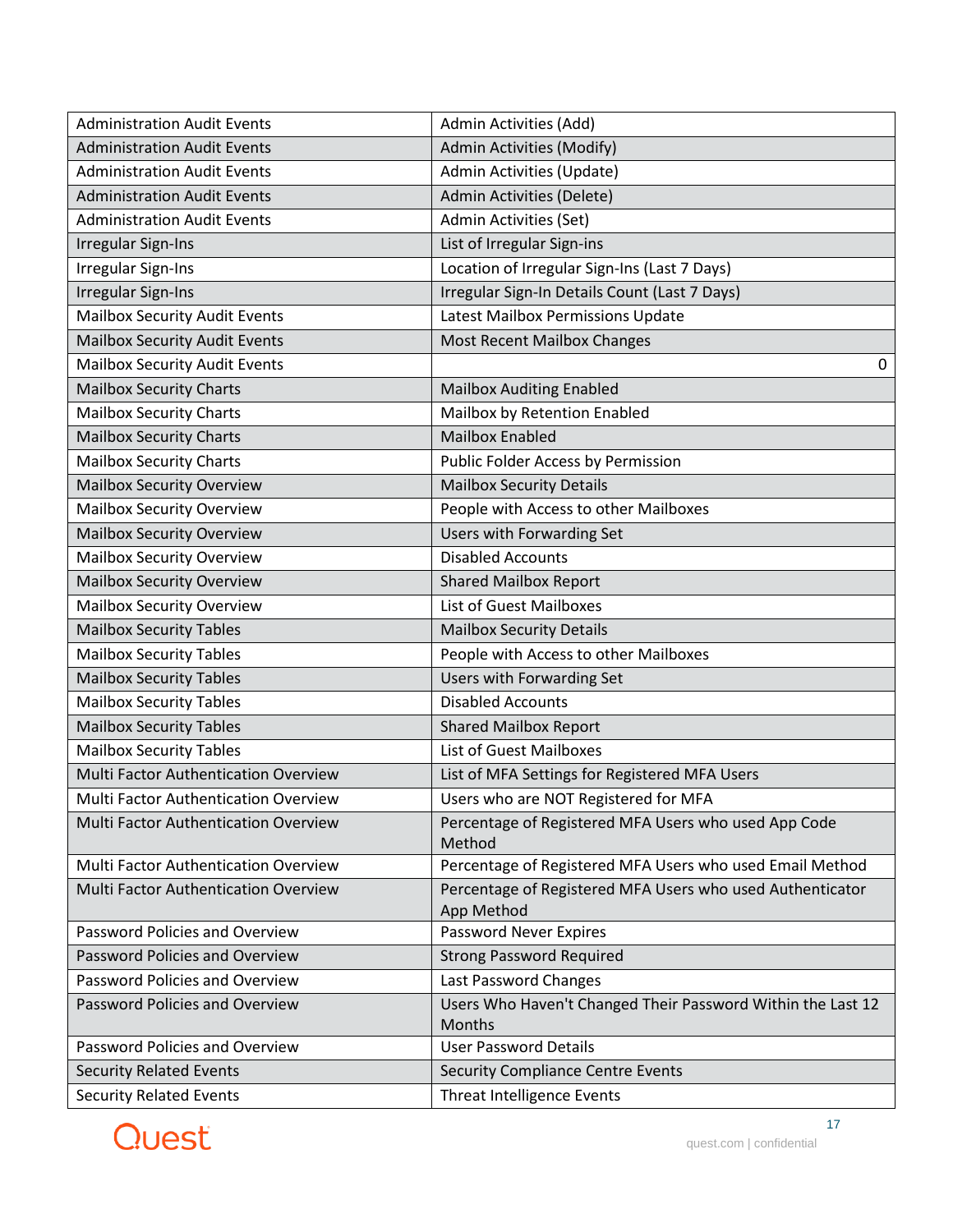| <b>Security Related Events</b>                        | <b>Failed Events</b>                                                            |  |
|-------------------------------------------------------|---------------------------------------------------------------------------------|--|
| <b>Security Related Events</b>                        | Description of this Report                                                      |  |
| <b>Sharing Requests</b>                               | <b>Sharing Invitations Created</b>                                              |  |
| <b>Sharing Requests</b>                               | <b>Sharing Invitations Accepted</b>                                             |  |
| <b>Sharing Requests</b>                               | Secure Links Created or Added to                                                |  |
| <b>Sharing Requests</b>                               | Secure Links Used                                                               |  |
| <b>Administrative Roles and Global Administrators</b> | <b>Administrative Roles</b>                                                     |  |
| <b>Administrative Roles and Global Administrators</b> | <b>Global Administrators</b>                                                    |  |
| <b>Administrative Roles and Global Administrators</b> | <b>Defined Roles</b>                                                            |  |
| <b>Administrative Roles and Global Administrators</b> | <b>Role Distribution</b>                                                        |  |
| <b>Administrative Roles and Global Administrators</b> | Uses with Administrative Role (Extended Details)                                |  |
| <b>Administrative Roles and Global Administrators</b> | Changes in Roles                                                                |  |
| Contacts                                              |                                                                                 |  |
| Inactive and Underused Objects (clone)                | Mailboxes Below 5 MB                                                            |  |
| Inactive and Underused Objects (clone)                | Mailboxes Below 5MB of Storage                                                  |  |
| Inactive and Underused Objects (clone)                | <b>Empty OneDrive</b>                                                           |  |
| Inactive and Underused Objects (clone)                | <b>Empty OneDrive</b>                                                           |  |
| Inactive and Underused Objects (clone)                | <b>Empty Universal Groups</b>                                                   |  |
| Inactive and Underused Objects (clone)                | <b>Empty Universal Groups</b>                                                   |  |
| Inactive and Underused Objects (clone)                | Users with No Exchange Activity                                                 |  |
| Inactive and Underused Objects (clone)                | Users with No Activity in the Past 3 months                                     |  |
| Inactive and Underused Objects (clone)                | <b>Inactive SharePoint Sites</b>                                                |  |
| Inactive and Underused Objects (clone)                | <b>Empty or 1 Person Teams</b>                                                  |  |
| Inactive Distribution Lists and Distribution Groups   | Distribution Groups with No Inbound or Outbound Messages<br>$(30 \text{ Days})$ |  |
| Inactive Distribution Lists and Distribution Groups   | Distribution Groups with No External or Internal Received<br>Messages (30 Days) |  |
| Inactive Distribution Lists and Distribution Groups   | Top 10 Active Distribution Senders                                              |  |
| Inactive Distribution Lists and Distribution Groups   | Top 10 Active Distribution Receivers                                            |  |
| <b>Tenant Details</b>                                 | License Subscriptions                                                           |  |
| <b>Tenant Details</b>                                 | <b>Tenant Roles</b>                                                             |  |
| <b>Tenant Details</b>                                 | <b>Recent Service Status Updates</b>                                            |  |
| <b>Tenant Details</b>                                 | $\Omega$                                                                        |  |
| <b>Tenant Details</b>                                 | All Users                                                                       |  |
| <b>Tenant Details</b>                                 | Users (non-Guest)                                                               |  |
| <b>Tenant Details</b>                                 | <b>Groups (Includes Teams Groups)</b>                                           |  |
| <b>Tenant Details</b>                                 | Teams                                                                           |  |
| <b>Tenant Details</b>                                 | <b>Sites</b>                                                                    |  |
| <b>Tenant Details</b>                                 | <b>Global Administrators</b>                                                    |  |
| <b>User Details</b>                                   | <b>User Details</b>                                                             |  |
| <b>User Details</b>                                   | Users by Country                                                                |  |
| <b>User Details</b>                                   | Most Recent Password Changes                                                    |  |

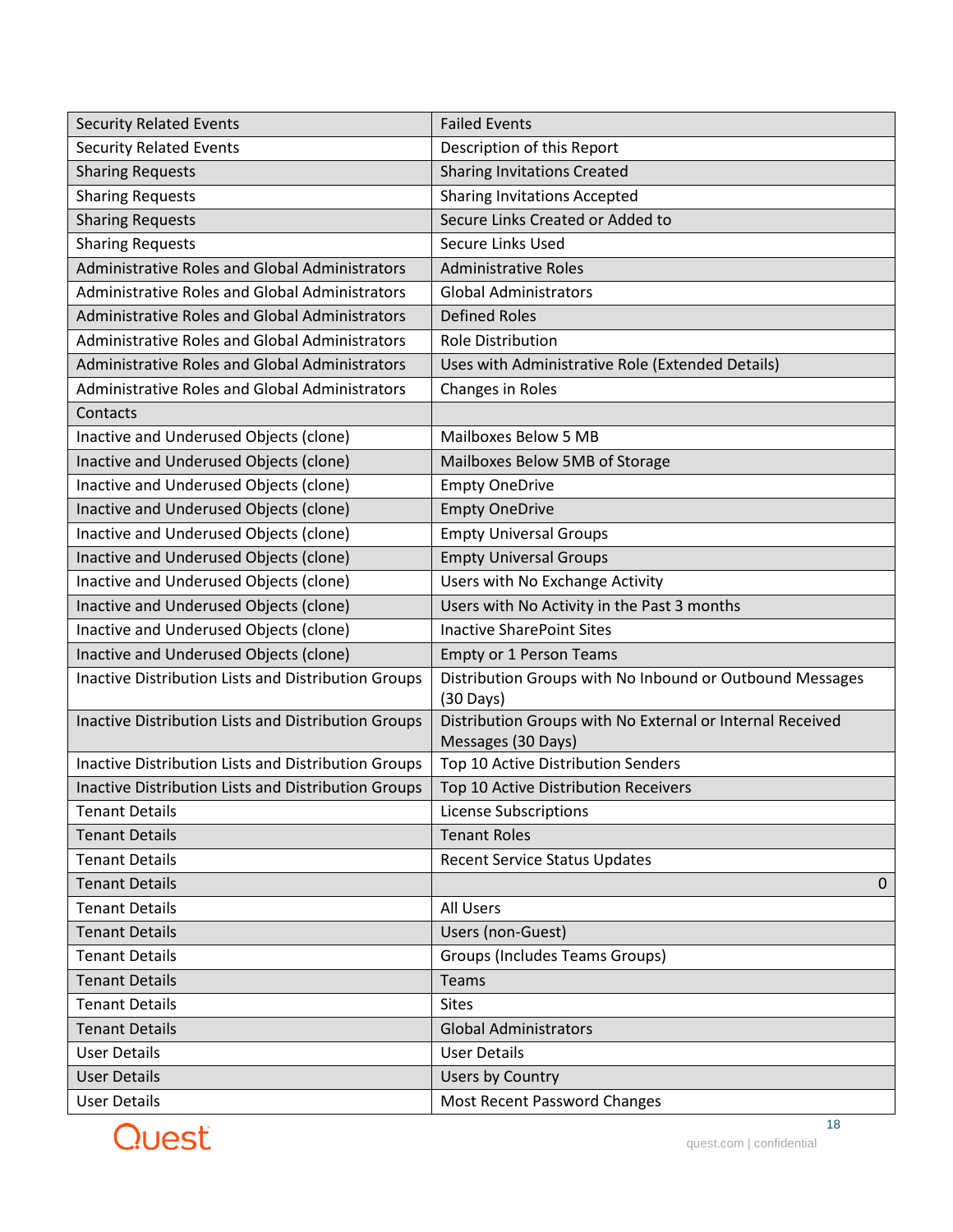| <b>User Details</b>                  | <b>List of Disabled Users</b>                    |  |  |
|--------------------------------------|--------------------------------------------------|--|--|
| <b>OneDrive Storage History</b>      | OneDrive Storage History QTD                     |  |  |
| <b>OneDrive Storage History</b>      | <b>OneDrive Storage History Previous Quarter</b> |  |  |
| <b>OneDrive Usage Audit Events</b>   | Latest OneDrive Activity File Activities         |  |  |
| <b>OneDrive Usage Audit Events</b>   | Latest OneDrive Activity Micro View              |  |  |
| <b>OneDrive Usage Audit Events</b>   | <b>OneDrive Audit Event Search</b>               |  |  |
| <b>OneDrive Usage Audit Events</b>   | <b>OneDrive Audit Events</b>                     |  |  |
| Remote Working Trends 90 Day         | <b>Teams Group Chat Trends</b>                   |  |  |
| Remote Working Trends 90 Day         | <b>Teams Private Chat Trends</b>                 |  |  |
| Remote Working Trends 90 Day         | <b>Teams Meeting Trends</b>                      |  |  |
| Remote Working Trends 90 Day         | <b>Skype Call Participated Minutes</b>           |  |  |
| Remote Working Trends 90 Day         | <b>Email Trends</b>                              |  |  |
| Remote Working Trends 90 Day         | <b>SharePoint Files Viewed</b>                   |  |  |
| Remote Working Trends 90 Day         | <b>Meetings Created</b>                          |  |  |
| Remote Working Trends 90 Day         | <b>Meetings Interacted</b>                       |  |  |
| Remote Working Trends 90 Day         | About this Report                                |  |  |
| SharePoint Settings and Usage        | Page Views Per Day (30 Days)                     |  |  |
| SharePoint Settings and Usage        | Page Visits Per Day (30 Days)                    |  |  |
| <b>SharePoint Settings and Usage</b> | <b>Recent SharePoint Activities</b>              |  |  |
| SharePoint Settings and Usage        | <b>Recent Location of SharePoint Events</b>      |  |  |
| <b>SharePoint Settings and Usage</b> | Top 10 Sites by Item Count                       |  |  |
| <b>SharePoint Settings and Usage</b> | Top 100 Sites by Item Count                      |  |  |
| SharePoint Settings and Usage        | <b>Versioning Enabled</b>                        |  |  |
| <b>SharePoint Settings and Usage</b> | Auditing Check in/out                            |  |  |
| <b>SharePoint Settings and Usage</b> | Auditing for Deleting/Restoring Items            |  |  |
| SharePoint Settings and Usage        | Auditing for Editing Users and Permissions       |  |  |
| <b>Skype For Business Usage</b>      | <b>Conferences Per Day</b>                       |  |  |
| <b>Skype For Business Usage</b>      | P2P Per Day                                      |  |  |
| <b>Skype For Business Usage</b>      | Top 20 Conferencing Users (Last 30 Days)         |  |  |
| <b>Skype For Business Usage</b>      | Top 20 P2P Audio Users (Last 30 Days)            |  |  |
| <b>Skype For Business Usage</b>      | Assigned Skype for Business Licenses             |  |  |
| <b>Skype For Business Usage</b>      | <b>Recent Skype Activities</b>                   |  |  |
| <b>Teams Audit Events</b>            | <b>Teams Admin Actions</b>                       |  |  |
| <b>Teams Audit Events</b>            | <b>Teams Session History</b>                     |  |  |
| <b>Teams Settings and Details</b>    | About This Report                                |  |  |
| <b>Teams Settings and Details</b>    | Teams Where Guests Can Create/Update Channels    |  |  |
| <b>Teams Settings and Details</b>    | Teams Where Users Can Delete Messages            |  |  |
| <b>Teams Settings and Details</b>    | <b>Giphy Content Rating</b>                      |  |  |
| <b>Teams Settings and Details</b>    | 100 Largest Teams                                |  |  |
| <b>Teams Settings and Details</b>    | <b>Teams Settings</b>                            |  |  |
| <b>Teams Top View</b>                | 30 Largest Teams                                 |  |  |

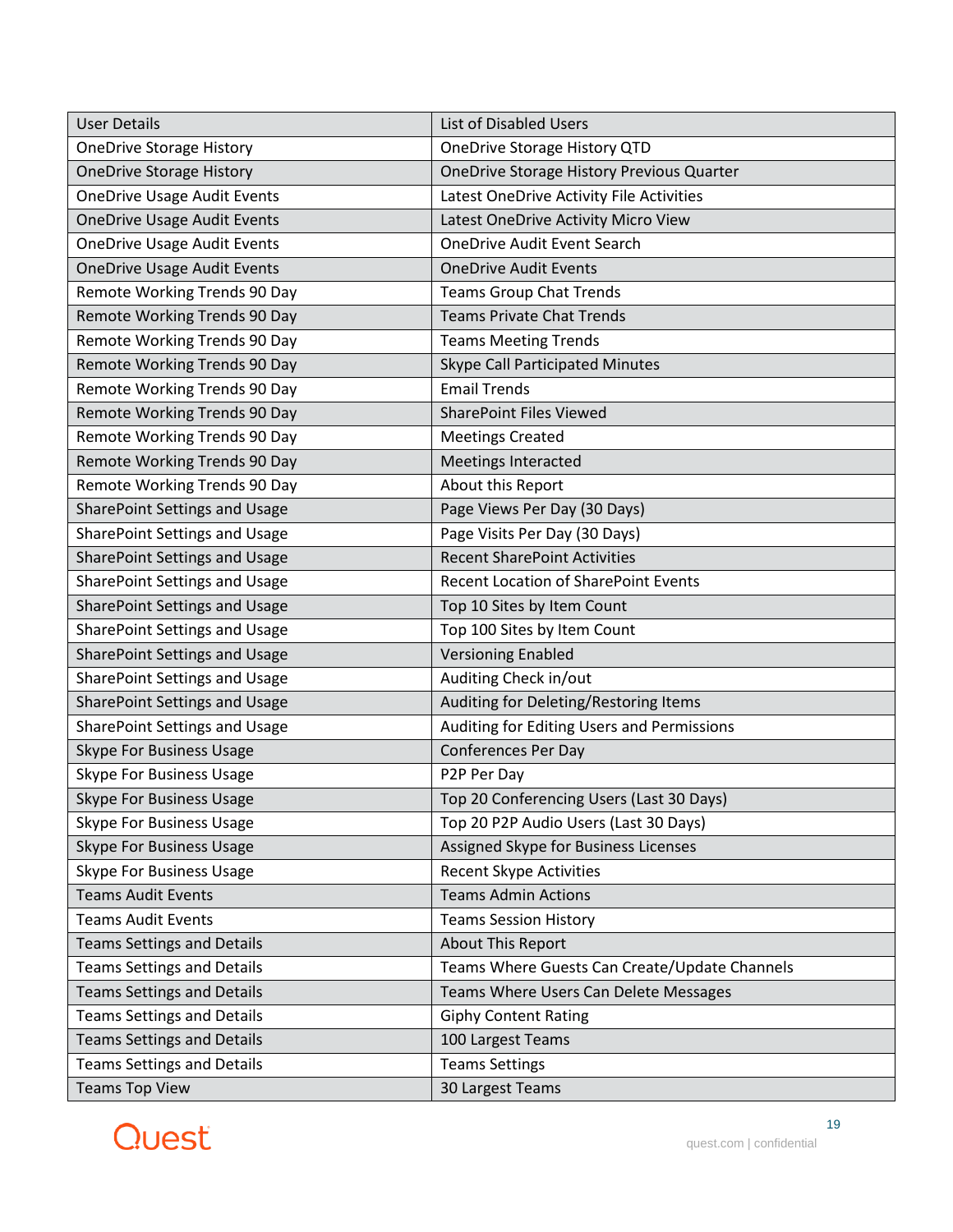| <b>Teams Top View</b>       | <b>Top Teams Users</b>                             |  |
|-----------------------------|----------------------------------------------------|--|
| <b>Teams Usage Charts</b>   | 30-day call, chat, and meeting count               |  |
| <b>Teams Usage Charts</b>   | Teams Chat History (This Month)                    |  |
| <b>Teams Usage Charts</b>   | Teams Calls History (This Month)                   |  |
| <b>Teams Usage Charts</b>   | Teams Meetings History (This Month)                |  |
| <b>Teams Usage Charts</b>   | Teams Chats by Department (This Month)             |  |
| <b>Teams Usage Charts</b>   | Teams Meetings History by Department (This Month)  |  |
| <b>Teams Usage Charts</b>   | Teams Meetings History by Department (This Month)  |  |
| <b>Teams Usage Charts</b>   | Teams Chats by Department (This Month)             |  |
| <b>Teams Usage Heatmaps</b> | Teams Private Messages by Department               |  |
| <b>Teams Usage Heatmaps</b> | Teams Chat by Department                           |  |
| <b>Teams Usage</b>          | Teams Chat History (This Month)                    |  |
| <b>Teams Usage</b>          | Teams Calls History (This Month)                   |  |
| <b>Teams Usage</b>          | Teams Meetings History (This Month)                |  |
| <b>Teams Usage</b>          | 30 Largest Teams                                   |  |
| <b>Teams Usage</b>          | <b>Top 25 Teams Users</b>                          |  |
| <b>Teams Usage</b>          | Teams Meetings History by Department (This Month)  |  |
| <b>Teams Usage</b>          | Teams Chats by Department (This Month)             |  |
| <b>Workloads Overviews</b>  | Azure Active Directory Activities                  |  |
| <b>Workloads Overviews</b>  | <b>Security &amp; Compliance Centre Activities</b> |  |
| <b>Workloads Overviews</b>  | <b>Microsoft Stream Activities</b>                 |  |
| <b>Workloads Overviews</b>  | <b>Power BI Activities</b>                         |  |
| <b>Workloads Overviews</b>  | <b>Dynamics CRM Activities</b>                     |  |
| <b>Workloads Overviews</b>  | <b>Project Activities</b>                          |  |
| <b>Workloads Overviews</b>  | <b>PowerApps Activities</b>                        |  |
| <b>Workloads Overviews</b>  | <b>Flow Activities</b>                             |  |
| <b>Workloads Overviews</b>  | <b>Workplace Analytics Activities</b>              |  |
| <b>Workloads Overviews</b>  | <b>Sway Activities</b>                             |  |
| Yammer Usage                | Posts per Day (30 Days)                            |  |
| Yammer Usage                | Reads per Day (30 Days)                            |  |
| Yammer Usage                | Likes per Day (30 Days)                            |  |
| Yammer Usage                | Daily Overview                                     |  |
| Yammer Usage                | <b>Yammer Activities</b>                           |  |
| <b>Group Details</b>        | Office 365 Groups by Type                          |  |
| <b>Group Details</b>        | <b>Top 30 Largest Groups</b>                       |  |
| <b>Group Details</b>        | <b>Extended Group Details</b>                      |  |
| <b>Group Details</b>        | Last Group Updated                                 |  |
| <b>Group Details</b>        | <b>Hidden Groups</b>                               |  |
| <b>Group Details</b>        | <b>Recent Group Activities</b>                     |  |
| <b>Group Details</b>        | Distribution Lists with Lots of Email last 30 days |  |
| <b>Group Details</b>        | Distribution Lists with Little Email last 30 days  |  |

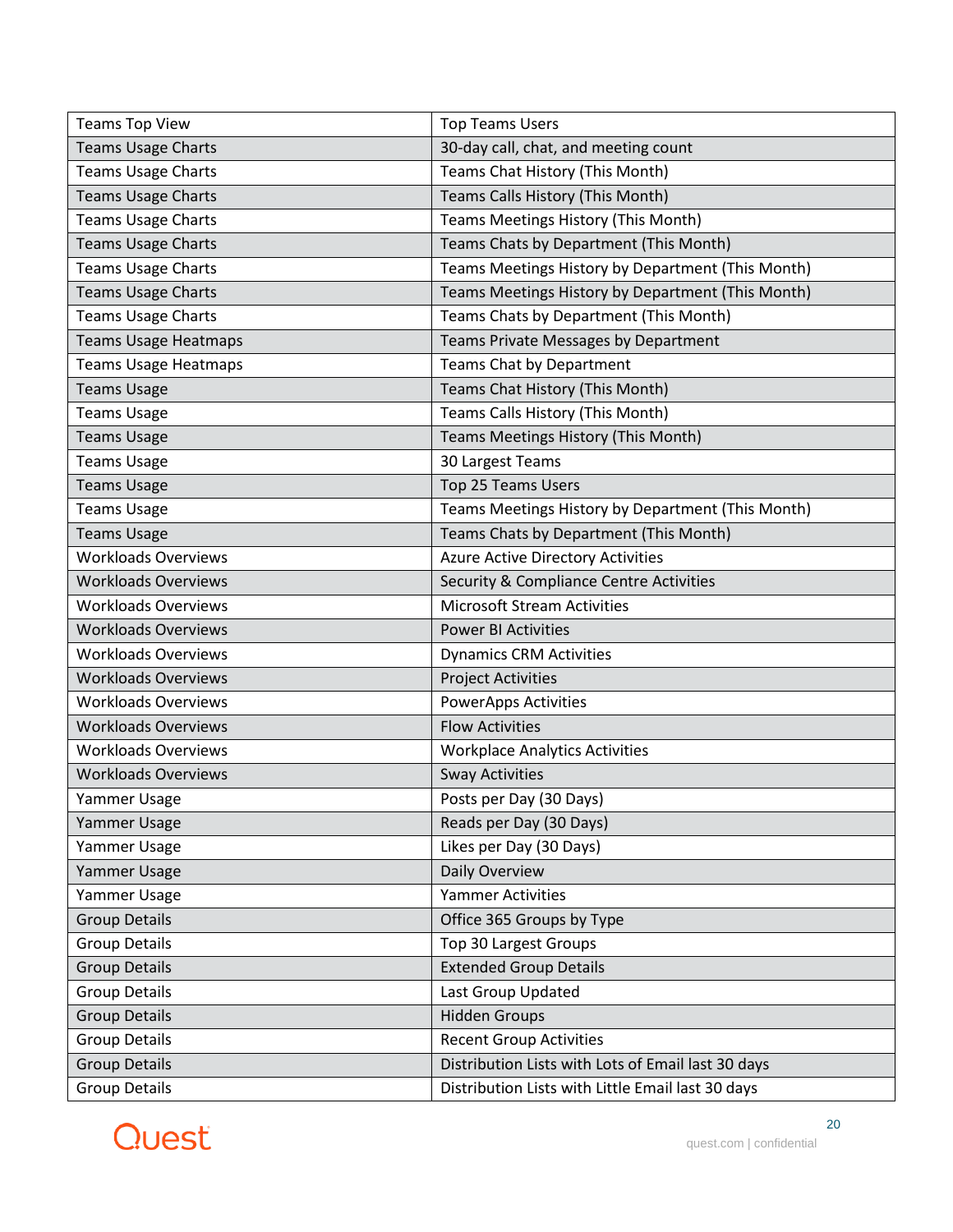| Intune Device and Registration Details | Managed Devices by Manufacturer             |  |  |
|----------------------------------------|---------------------------------------------|--|--|
| Intune Device and Registration Details | Compliance State                            |  |  |
| Intune Device and Registration Details | <b>Registered Devices</b>                   |  |  |
| Intune Device and Registration Details | Revoked, Unknown or Incomplete Registration |  |  |
| Intune Device and Registration Details | <b>Registered Device Count</b>              |  |  |
| Intune Device and Registration Details | List of Intune Windows Managed Devices      |  |  |
| Intune Device and Registration Details | <b>Latest Intune Activities</b>             |  |  |
| Intune Device and Registration Details | List of Detected Applications               |  |  |
| Intune Device and Registration Details | <b>Unregistered Devices</b>                 |  |  |
| Intune Device and Registration Details | Revoked Unknown and Incomplete Registration |  |  |
| Mobile Device Type and Distribution    | <b>Active Device OS Distribution</b>        |  |  |
| Mobile Device Type and Distribution    | <b>Group: Mobile Reports</b>                |  |  |
| <b>Mobile Devices Overview</b>         | <b>Device Policy Application Status</b>     |  |  |
| <b>Mobile Devices Overview</b>         | <b>Device Block Status</b>                  |  |  |
| <b>Mobile Devices Overview</b>         | Devices by Access State                     |  |  |
| <b>Mobile Devices Overview</b>         | Remote Wipe Enabled                         |  |  |
| <b>Mobile Devices Overview</b>         | <b>Recent Mobile Events</b>                 |  |  |
| <b>Mobile Devices Settings</b>         | <b>Device Policy Application Status</b>     |  |  |
| <b>Mobile Devices Settings</b>         | Devices by Access State                     |  |  |
| <b>Mobile Devices Settings</b>         | Type of OS                                  |  |  |
| <b>Mobile Devices Settings</b>         | Remote Wipe Enabled                         |  |  |
| <b>Mobile Devices Settings</b>         | <b>Group: Mobile Reports</b>                |  |  |
| <b>Mobile Devices Settings</b>         | <b>Recent Mobile Events</b>                 |  |  |
| Inventory on Exchange                  | Low Activity Users                          |  |  |
| Inventory on Exchange                  | <b>High Activity Accounts</b>               |  |  |
| Inventory on Exchange                  | Shared Mailboxes by no. of Members          |  |  |
| Inventory on Exchange                  | Distribution Lists - Low/No Use             |  |  |
| Inventory on Exchange                  | Distribution Lists - High Use               |  |  |
| Inventory on Exchange                  | Mailboxes By Type                           |  |  |
| Inventory on Exchange                  | Accounts with forward on                    |  |  |
| Inventory on Exchange                  | Accounts per primary SMTP Domain            |  |  |
| Inventory on Exchange                  | <b>External Contacts</b>                    |  |  |
| Inventory on Exchange                  | <b>External Guest Users</b>                 |  |  |
| Inventory on Exchange                  | Inactive Accounts (Unlicenced Users)        |  |  |
| Inventory on Exchange                  | Archives greater than 90GBs                 |  |  |
| Inventory on Location Data             | Users by Country                            |  |  |
| Inventory on Location Data             | Locations from access logs                  |  |  |
| Inventory on Location Data             | Locations from access logs                  |  |  |
| <b>Inventory on OneDrive</b>           | <b>OneDrive User Overview</b>               |  |  |
| Inventory on OneDrive                  | <b>OneDrive Sizes</b>                       |  |  |
| <b>Inventory on OneDrive</b>           | Licensed OneDrive Users with no Files       |  |  |

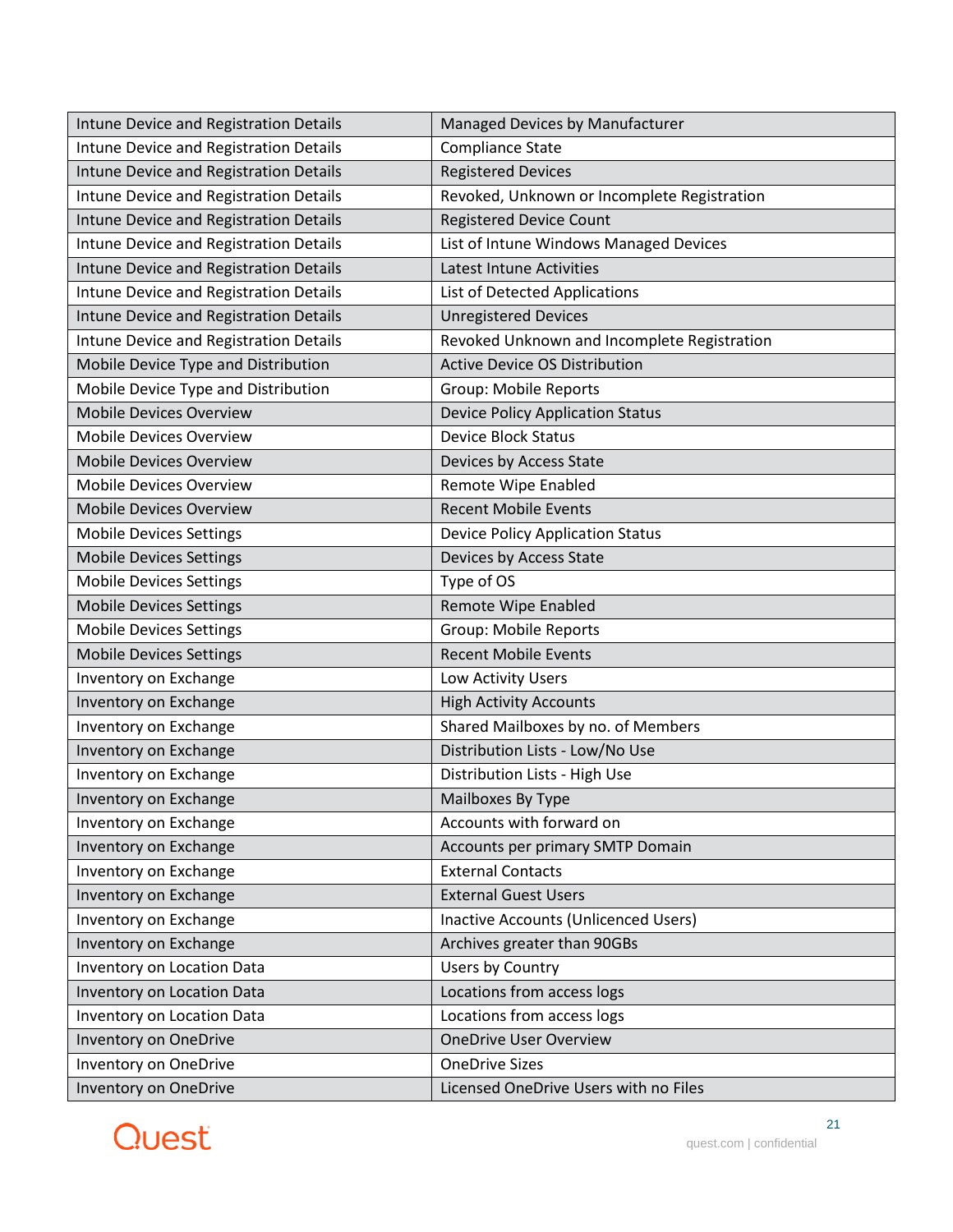| Inventory on OneDrive             | Shared Files by User                            |  |
|-----------------------------------|-------------------------------------------------|--|
| Inventory on OneDrive             | Users with OneDrive Licence but not provisioned |  |
| Inventory on Teams                | <b>Teams Report</b>                             |  |
| <b>Inventory on Teams</b>         | <b>Archived Teams</b>                           |  |
| Inventory on Teams                | Teams with 1 member or less                     |  |
| Inventory on Teams                | No. of Teams                                    |  |
| Inventory on Teams                | No. of Private Teams                            |  |
| Inventory on Teams                | No. of Archived Teams                           |  |
| Inventory on Teams                | No of. Channels                                 |  |
| <b>Inventory on User Services</b> | <b>Dynamics CRM licensed</b>                    |  |
| <b>Inventory on User Services</b> | Exchange licensed                               |  |
| <b>Inventory on User Services</b> | <b>OneDrive licensed</b>                        |  |
| <b>Inventory on User Services</b> | Power BI licensed                               |  |
| <b>Inventory on User Services</b> | Power BI Pro licensed                           |  |
| <b>Inventory on User Services</b> | Project licensed                                |  |
| <b>Inventory on User Services</b> | <b>SharePoint licensed</b>                      |  |
| <b>Inventory on User Services</b> | Skype for Business licensed                     |  |
| <b>Inventory on User Services</b> | <b>Teams licensed</b>                           |  |
| <b>Inventory on User Services</b> | Visio licensed                                  |  |
| <b>Inventory on User Services</b> | Yammer licensed                                 |  |
| <b>Inventory on User Services</b> | Users and their workload usage                  |  |

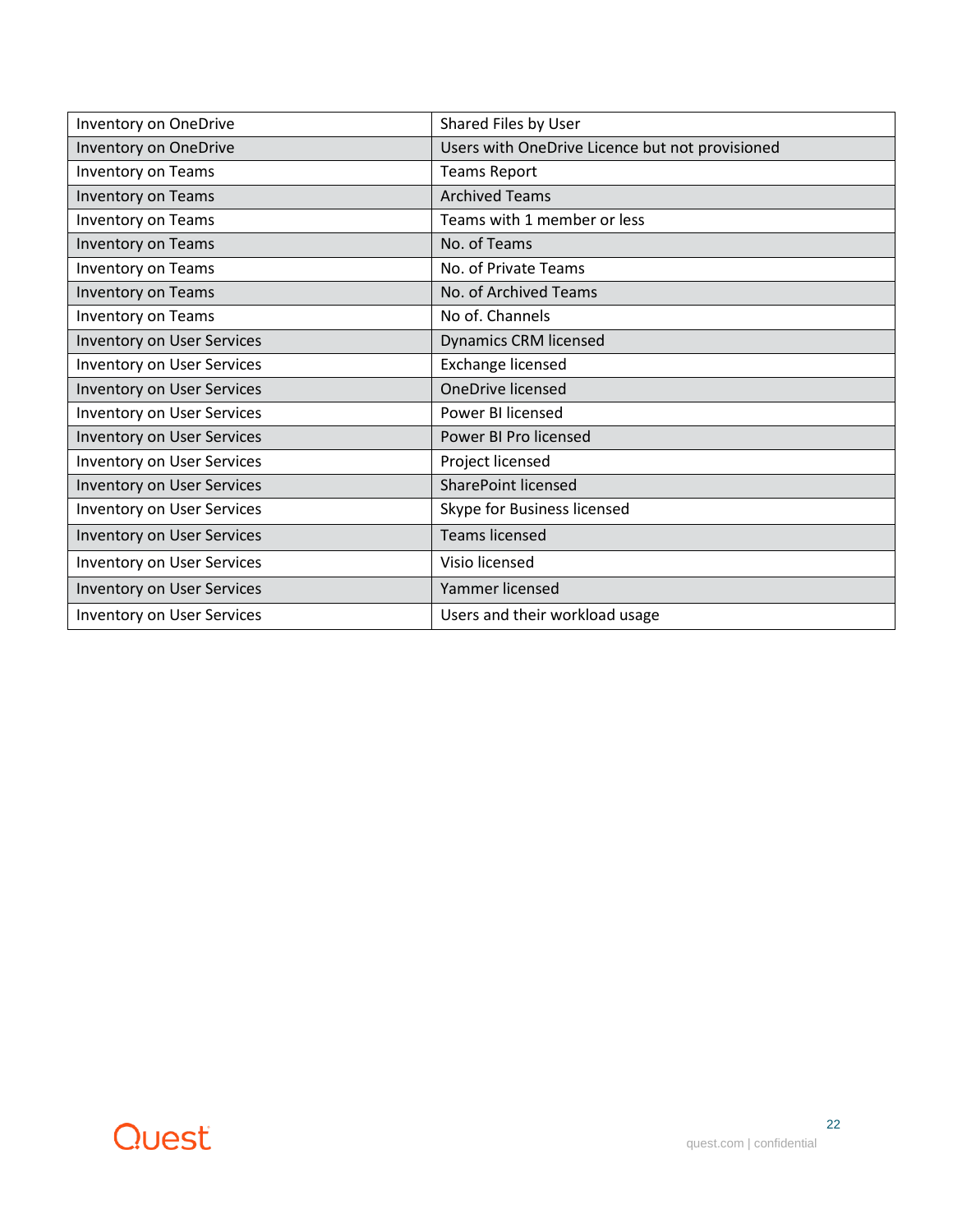### <span id="page-22-0"></span>5.3 Reports in Radar with No Equivalent

|                                           | No direct Nova                   |                                                     |
|-------------------------------------------|----------------------------------|-----------------------------------------------------|
| <b>Our Service Status</b>                 | reports                          |                                                     |
| <b>Recipient Count Over</b>               | No equivalent -                  | Custom report can show recipient counts, no         |
| Time                                      | Custom report                    | trending over time details.                         |
| <b>Total Mail Storage Over</b>            |                                  |                                                     |
| Time                                      | No equivalent                    | No Nova report to show total Exchange storage.      |
| Skype for Business User                   | No equivalent -                  | A custom report would be needed to show             |
| <b>Activity Pivot</b>                     | Custom report                    | counts of sessions like what is seen in Radar pivot |
|                                           | No equivalent -                  |                                                     |
| <b>Teams Device Activity</b>              | custom report                    |                                                     |
| <b>Groups Accepting External</b><br>Email | No equivalent -<br>custom report |                                                     |
|                                           |                                  |                                                     |
| Office 365 Groups Daily<br>Activity       | No equivalent -<br>custom report |                                                     |
| Folders Synchronized per                  | No equivalent -                  |                                                     |
| Device                                    | custom report                    |                                                     |
| Mobile Device Pivot                       | No equivalent -                  |                                                     |
|                                           | custom report                    |                                                     |
| <b>Subscription Overview</b>              |                                  | No equivalent for "AAD premium", "CRM               |
| (partial)                                 |                                  | License", "Intune License" - custom report          |
| <b>Users without license</b>              |                                  | No absolute equivalent report - Custom report       |
|                                           |                                  |                                                     |
|                                           |                                  | SharePoint Settings and Usage shows some            |
|                                           |                                  | storage details but not to the extent of the Radar  |
| Storage                                   | No equivalent                    | report.                                             |
| <b>Storage Over Time</b>                  | No equivalent                    |                                                     |
| Permissions                               | No equivalent                    |                                                     |
| <b>Inactive Objects</b>                   | No equivalent                    |                                                     |
| <b>Auditing Settings</b>                  | No equivalent                    |                                                     |
| Groups                                    | No equivalent                    |                                                     |
| <b>Group Membership</b>                   | No equivalent                    |                                                     |
| <b>External Users</b>                     | No equivalent                    |                                                     |
|                                           |                                  |                                                     |

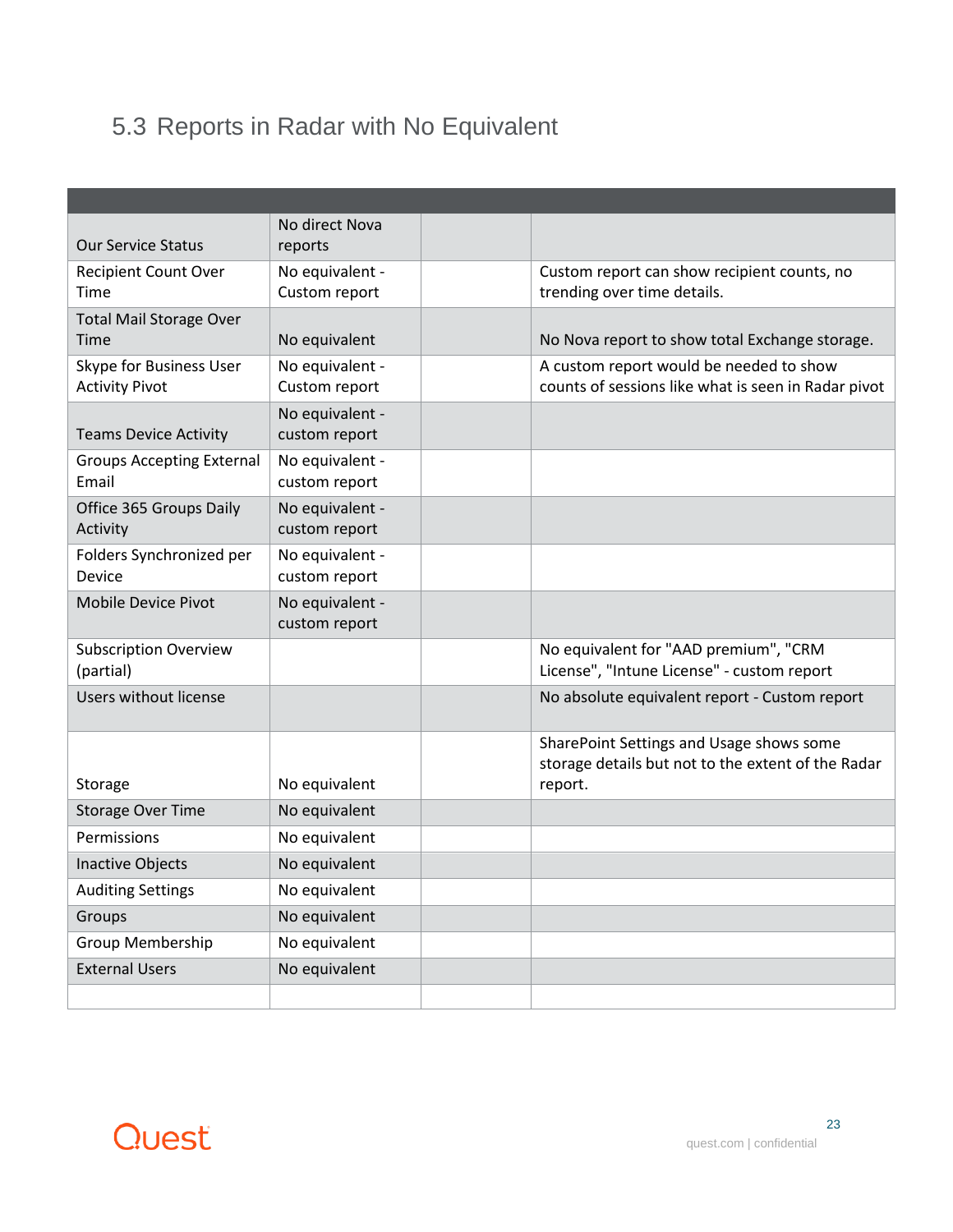# <span id="page-23-0"></span>**6 Appendix A**

#### <span id="page-23-1"></span>6.1 How to Schedule a Report in Nova

Before you schedule a report, you will want to add all contacts that will be receiving the reports into the Contact Center. The Contact Center can be found by clicking on the gear icon in the upper right corner of the screen. Once you are in the Contact Center, click the '+ Add New Contact' and enter in the information for that contact and click Save.

Scheduling a report within the Report Center.

- Click on the three dots (…) next to the report that you want to schedule.
- Select Clone
- Click Schedule from the list of option under the title of the report

Now you are in the Report Scheduler

- Schedule Name: you may change the name of the report
- Description: you may add a description to this scheduled report
- Click Next
- Select when you would like the report, now or later
- Select the frequency of the report, one off or recurring
- Click Next
- Add the Recipients that will be receiving the report
	- $\circ$  NOTE: if you are unable to find the recipient, they are most likely not in the Contact Center. You will need to add the recipient to the Contact Center first
- Click Next
- Select the report format, CSV, or PDF
- Click Next
- Review the new scheduled report details
- Click Done